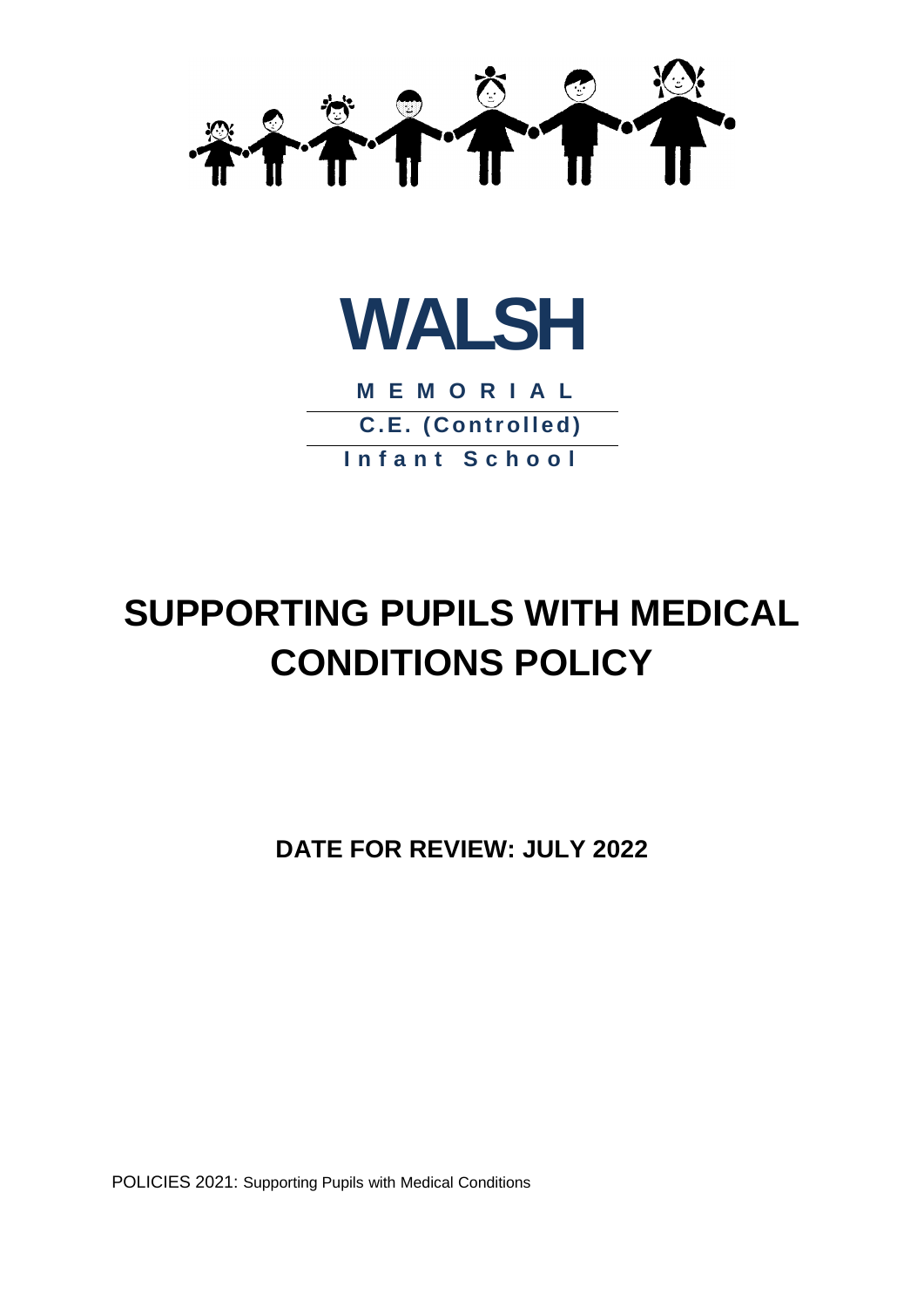This guidance is based on the Department For Education (DFT[\)](https://www.gov.uk/government/publications/supporting-pupils-at-school-with-medical-conditions--3) [statutory guidance](https://www.gov.uk/government/publications/supporting-pupils-at-school-with-medical-conditions--3) [Supporting pupils at school with medical conditions](https://www.gov.uk/government/publications/supporting-pupils-at-school-with-medical-conditions--3) [D](https://www.gov.uk/government/publications/supporting-pupils-at-school-with-medical-conditions--3)ecember 2015.

The statutory guidance applies to any appropriate authority as defined in section 100 of the children and families act 2014. That means governing bodies in the case of maintained schools, proprietors of academies and management committees of pupil referral units (PRUs). It is also relevant for anyone supporting children with medical conditions.

Appropriate authorities must have regard to the DFE guidance when carrying out their statutory duty to make arrangements to support pupils at school with medical conditions. The guidance also applies to activities taking place off-site as part of normal educational activities.

The advice may therefore appear biased towards schools, although the original working party aimed to make it applicable to other settings who administer medicines to children and young people.

Early years settings should continue to apply the Statutory Framework for the Early Years Foundation Stage [Early years foundation stage statutory framework \(EYFS\) -](https://www.gov.uk/government/publications/early-years-foundation-stage-framework--2) [GOV.UK](https://www.gov.uk/government/publications/early-years-foundation-stage-framework--2) [.](https://www.gov.uk/government/publications/early-years-foundation-stage-framework--2) SCC's Early Years Educational Effectiveness team have created a medication policy (September 2019), to help early years settings write a policy. The policy is available by emailing your local Graduated Response Early Years (SEND) Team. See the Contacts section.

This guidance has been reviewed by Surrey County Council's (SCC) Education and Children's Services team's, in collaboration with Children and Family Health Surrey's nursing and pharmacy teams, SCC's public health and the trade unions. It replaces all previous versions.

| Question                | Answer                           |  |
|-------------------------|----------------------------------|--|
| <b>Document Owner</b>   | <b>Strategic Risk Management</b> |  |
| <b>Creation Date</b>    | January 2016                     |  |
| Version                 | Version No 3.1                   |  |
| <b>Status</b>           | Final                            |  |
| <b>Publication Date</b> | January 2020                     |  |
| <b>Review Date</b>      | January 2022                     |  |

| Version control | Date         | Reason for change                                                    |
|-----------------|--------------|----------------------------------------------------------------------|
| V <sub>1</sub>  | January 2016 | New guidance                                                         |
| V2.2            | January 2017 | Review to incorporate new<br>guidance and changes to health<br>teams |
| V3.1            | January 2020 | Not applicable                                                       |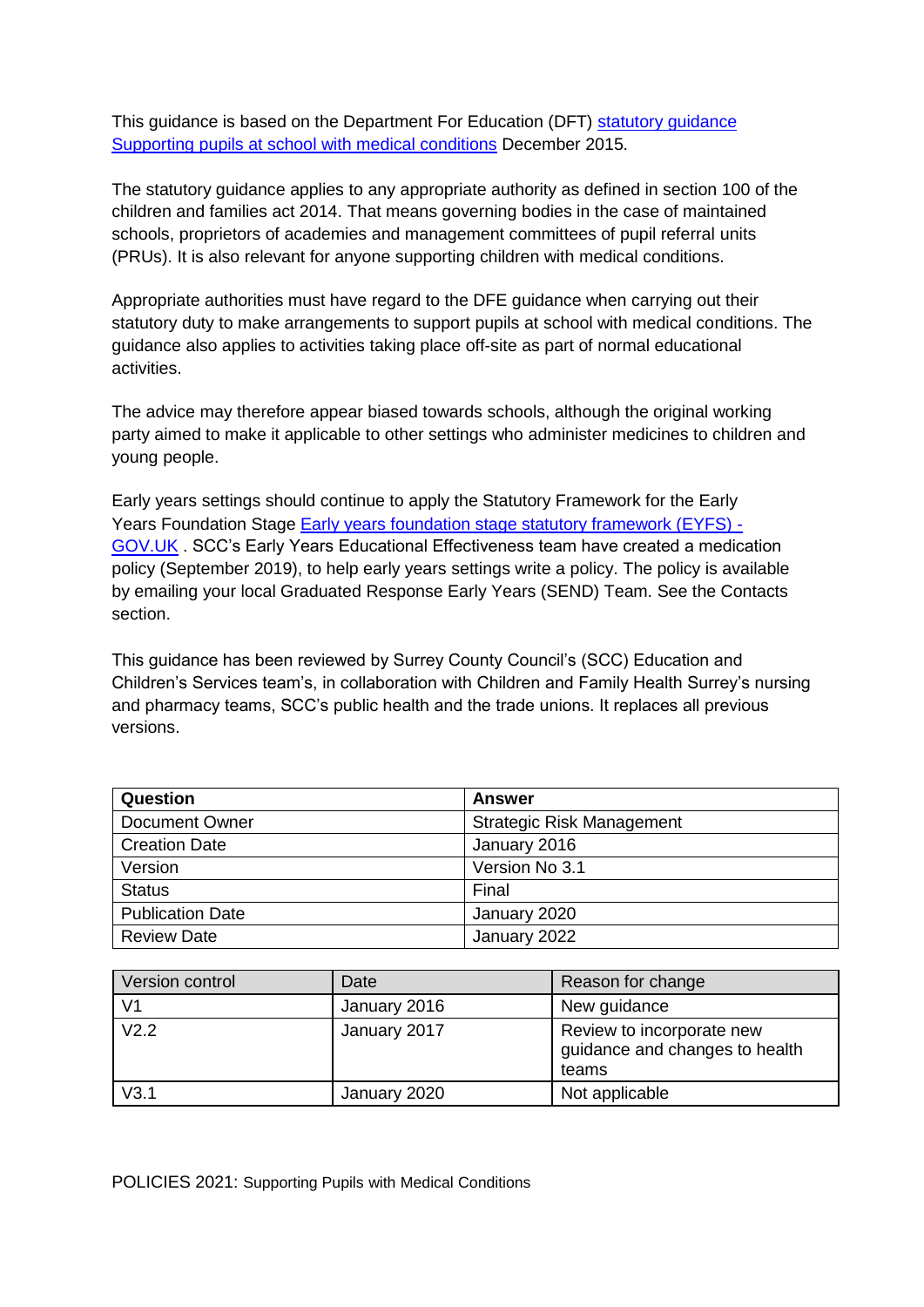# **Contents**

<span id="page-2-0"></span>

| The role of governing bodies, proprietors and management committees 6 |
|-----------------------------------------------------------------------|
|                                                                       |
|                                                                       |
|                                                                       |
|                                                                       |
|                                                                       |
|                                                                       |
|                                                                       |
|                                                                       |
|                                                                       |
|                                                                       |
| The child/young person's role in managing their own medical needs  13 |
|                                                                       |
|                                                                       |
|                                                                       |
|                                                                       |
|                                                                       |
|                                                                       |
|                                                                       |
|                                                                       |
|                                                                       |
|                                                                       |
|                                                                       |
|                                                                       |
|                                                                       |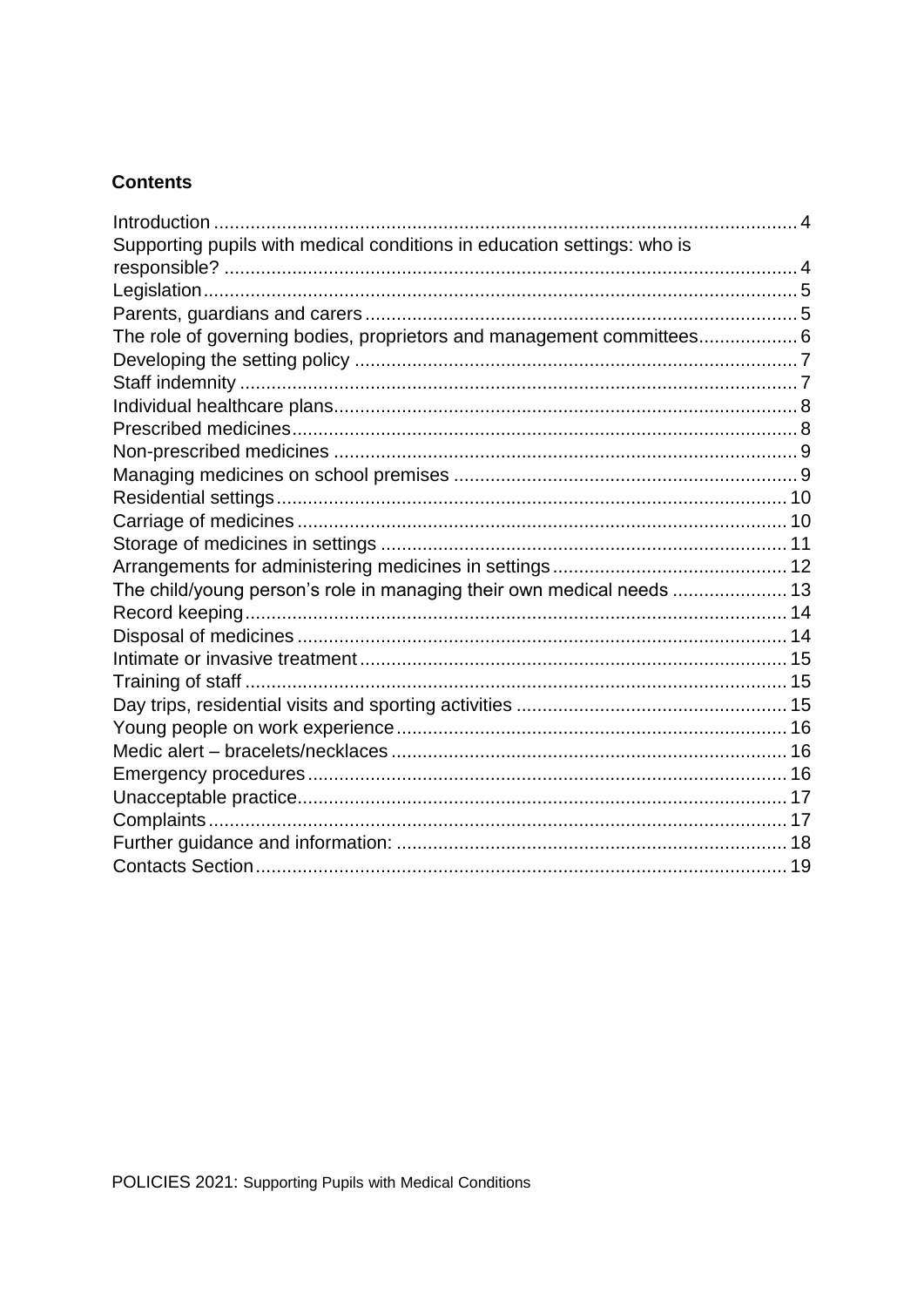## **Introduction**

This guidance is intended for all types of settings for the management of medication. However no guidance can be expected to cover or predict every eventuality, therefore settings will need to consider their own particular circumstances.

The purpose of this document is to:

- Define SCC policy, organisation and arrangements for cooperating with parents and health professionals to ensure children and young people's health
- Provide guidance to settings on developing their own policies and procedures which support children and young people's health needs
- Provide settings with general information about the use, handling, storage and disposal of medicines and where to obtain further information and support
- Clarify responsibilities for the medical care of children and young people.

The governing body for a school is responsible for ensuring their school develops a policy for supporting pupils with medical conditions that is reviewed regularly and is readily accessible to parents and school staff. It should include details on how the policy will be implemented effectively, including a named person who has overall responsibility for implementation. In addition, a setting may seek advice from relevant healthcare professionals when developing their policy.

Definitions referred to throughout this guidance: <sup>1</sup>

This guidance applies to the following schools in Surrey:

- (a) maintained
- (b) academy
- (c) free
- (d) a pupil referral unit (PRU)

"maintained school" means -

- (a) a community, foundation or voluntary school, within the meaning of the School Standards and Framework Act 1998, or
- (b) a community or foundation special school, within the meaning of that Act.

# <span id="page-3-0"></span>**Supporting pupils with medical conditions in education settings: who is responsible?**

Pupils at school with medical conditions should be properly supported so that they have full access to education, including school trips and physical education.

**.** 

<sup>1</sup> Children, Schools and Families Act 2014

POLICIES 2021: Supporting Pupils with Medical Conditions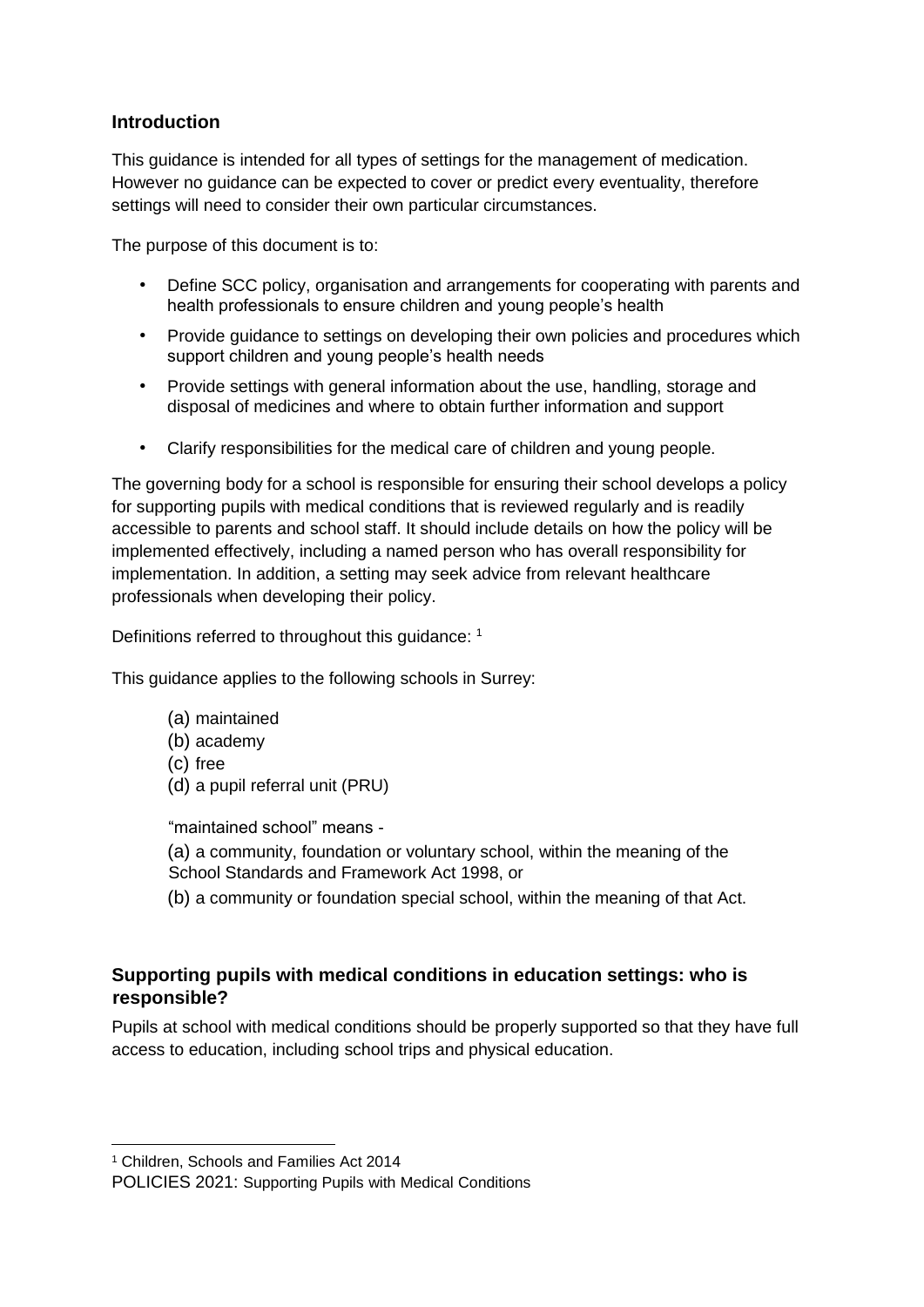Governing bodies<sup>2</sup> must ensure that arrangements are in place in schools to support pupils and that school leaders consult health and social care professionals, pupils and parents to ensure the needs of children with medical conditions are properly understood and effectively supported. Close co-operation between settings, parents, health professionals and other agencies is essential to ensure that any necessary medical interventions during setting activities are undertaken safely and correctly. Settings need to agree and record arrangements to provide appropriate medical support for each child/young person, through discussion with parents and relevant health professions before commencement.

In most circumstances the administration of medicines is the responsibility of parents or guardians and they should be administered at home. Medicines should only be administered at school when it would be detrimental to a child's health or school attendance not to so<sup>3</sup>.

# <span id="page-4-0"></span>**Legislation**

 $\overline{\phantom{a}}$ 

Section 100 of the Children and Families Act 2014 places a duty on governing bodies of maintained schools, proprietors of academies and management committees of PRUs to make arrangements for supporting pupils at their school with medical conditions.

In meeting the duty, the governing body, proprietor or management committee must have regard to guidance issued by the Secretary of State under this section. This guidance came into force on 1 September 2014.

The aim is to ensure that all children with medical conditions, in terms of both physical and mental health, are properly supported in school so that they can play a full and active role in school life, remain healthy and achieve their academic potential.

The Special educational needs and disability code of practice [SEND code of](https://www.gov.uk/government/publications/send-code-of-practice-0-to-25) [practice: 0 to](https://www.gov.uk/government/publications/send-code-of-practice-0-to-25)  [25 years \(GOV.UK\)](https://www.gov.uk/government/publications/send-code-of-practice-0-to-25) explains the duties of local authorities, health bodies, schools and colleges to provide for those with special educational needs. For pupils who have medical conditions that require education, health and care plans, compliance with the SEND code of practice will ensure compliance with this guidance with respect to those children.

## <span id="page-4-1"></span>**Parents, guardians and carers**

- **←** Parents<sup>4</sup>, as defined in the Education Act 1996, are a child/young person's main carers. They are responsible for making sure that their child is well enough to attend the setting and able to participate in the curriculum as normal. However, General Practitioners (GPs) may advise that child/young people should attend or recommence school / setting while still needing to take medicines. In other cases, to enable child/young people with a chronic illness to lead as normal and happy a life as possible, it may be necessary for them to take prescribed medicines during setting hours.
- Settings cannot plan effective support arrangements unless parents provide sufficient information about their child's medical condition and any treatment or special care needed at the setting, at the admission stage, and keep the setting informed of any new or changing needs. If there are any special religious and/or cultural beliefs, which may affect any medical care that the child/young person

<sup>4</sup> The term parents referred to throughout this document also covers guardians and carers

```
POLICIES 2021: Supporting Pupils with Medical Conditions
```
<sup>2</sup> Governing bodies include proprietors in academies and management committees of PRUs

<sup>3</sup> https://www.gov.uk/government/publications/supporting-pupils-at-school-with-medical-conditions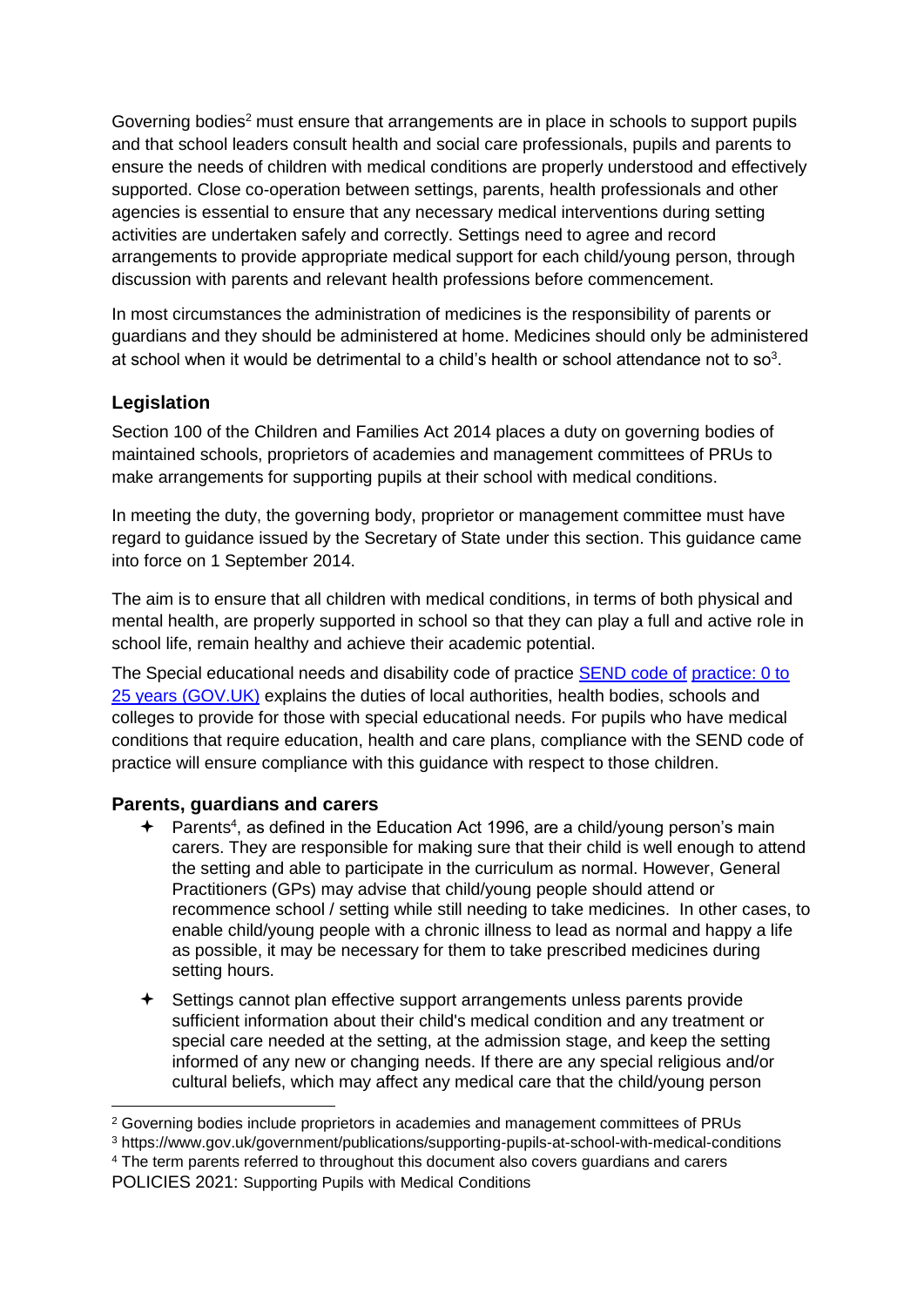needs, particularly in the event of an emergency, it is the responsibility of the parent to inform the setting and confirm this in writing.

Such information should be kept in the child/young person's personal file at the setting for as long as necessary with updates in consultation with the health nursing team. Parents and setting management need to reach agreement on their role in helping with the child/young person's medical needs. Ideally, the headteacher should seek parental agreement before passing on information about the child/young person's health to other setting staff, but it should be acknowledged that sharing information is important if staff and parents are to ensure the best care for a child/young person.

 $\triangle$  Some parents may have difficulty understanding or supporting their child's medical condition themselves. Health services can often provide additional support and assistance in these circumstances.

#### <span id="page-5-0"></span>**The role of governing bodies, proprietors and management committees**

- $\triangleq$  In meeting the duty to make arrangements to support pupils with medical conditions, functions can be conferred on a governor, a headteacher, a committee or other member of staff as appropriate.
- $\div$  The governing body must ensure that arrangements are in place to support pupils with medical conditions. In doing so it should ensure that such children can access and enjoy the same opportunities at school as any other child. It is Surrey County Council policy to maximise inclusion for children and young people with medical needs in as full a range of educational opportunities as possible. To promote this aim, settings should assist parents and health professionals by participating in agreed procedures to administer medicines when necessary and reasonably practical. Consideration may also be given to how children will be reintegrated back into school after periods of absence.
- $+$  In making their arrangements, governing bodies should take into account that many of the medical conditions that require support at school will affect quality of life and may be life-threatening. Some will be more obvious than others. Governing bodies should therefore ensure that the focus is on the needs of each individual child and how their medical condition impacts on their school life.
- $\div$  The governing body should ensure that its arrangements give parents and pupils confidence in the school's ability to provide effective support for medical conditions in school. The arrangements should show an understanding of how medical conditions impact on a child's ability to learn, as well as increase confidence and promote selfcare. They should ensure that staff are properly trained to provide the support that pupils need
- $\triangle$  There is no requirement for staff to undertake these responsibilities, unless administering medicines may be included in the contractual duties of some support staff. Consequently, to comply with this policy, settings must secure the services of:
	- Volunteers from existing teaching or support staff
	- Employees with specific contractual duties to undertake this work
	- Other persons as agreed in accordance with this guidance.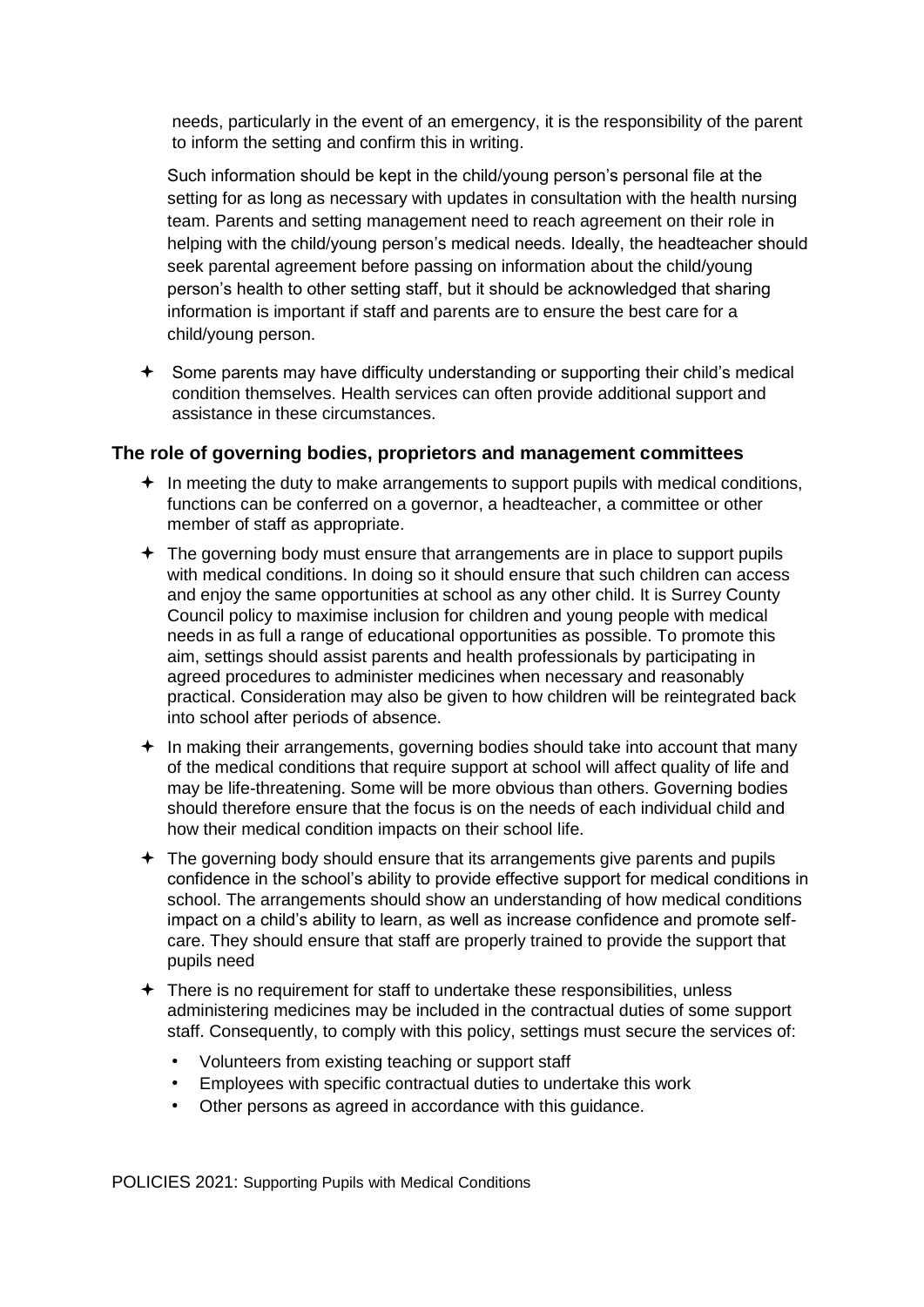- $\triangle$  Settings unable to secure compliance with this policy using the people and resources at their disposal should seek assistance. (Useful contacts can be found at the end of this document).
- Governing bodies must ensure that the arrangements they put in place are sufficient to meet their statutory responsibilities and should ensure that policies, plans, procedures and systems are properly and effectively implemented.
- $\div$  Every setting must have a designated person with responsibility for children/young people with medical conditions. The setting is responsible for ensuring that staff who volunteer to administer medication are properly trained.
- $\div$  The policy should clearly identify the roles and responsibilities of all those involved in the arrangements they make to support children and young people with medical conditions.

# <span id="page-6-0"></span>**Developing the setting policy**

- Governing bodies should ensure that schools develop a policy for supporting pupils with medical conditions. The policy will set out the procedures to be followed when a setting is notified that a child/young person has a medical condition, and the arrangements for how the policy will be implemented, including a named person who has overall responsibility for policy implementation.
- When staff volunteer to give children/young people help with their medical conditions, the headteacher or person in charge of the setting should, where appropriate, agree to their doing this. The designated person is accountable for local decisions about the setting's role in administering medication.
- $\div$  The headteacher should make sure that all parents are aware of the setting's policy and procedures for dealing with medical conditions. The policy needs to make it clear that parents should keep their children at home if acutely unwell.

It should also cover the setting's approach to administering medication.

- $\div$  For each child/young person with medical conditions, the responsible person will need to agree with the parents exactly what support the setting can provide. Where there is concern about whether the setting can meet a child/young person's needs, or the expectations of the parents appear unreasonable, the headteacher/responsible person can seek further advice from the health care professional, their Area Schools Officer, or SEND Case Officer where applicable; please refer to the contact list at the end of this document.
- $\triangle$  The policy should be clear that any member of staff providing support to a child/young person with medical needs will have received suitable training. The policy should specify how training needs are assessed and how and by whom training will be commissioned and provided.

## <span id="page-6-1"></span>**Staff indemnity**

- Surrey County Council fully indemnifies all its staff against claims for alleged negligence providing they are acting within the remit of their employment.
- $\triangle$  As the administration of medicines is considered to be an act of "taking reasonable" care" of a child/young person, staff agreeing to administer medication can be reassured about the protection their employer would provide. In practice this means that the County Council, not the employee, would meet the cost of damages should a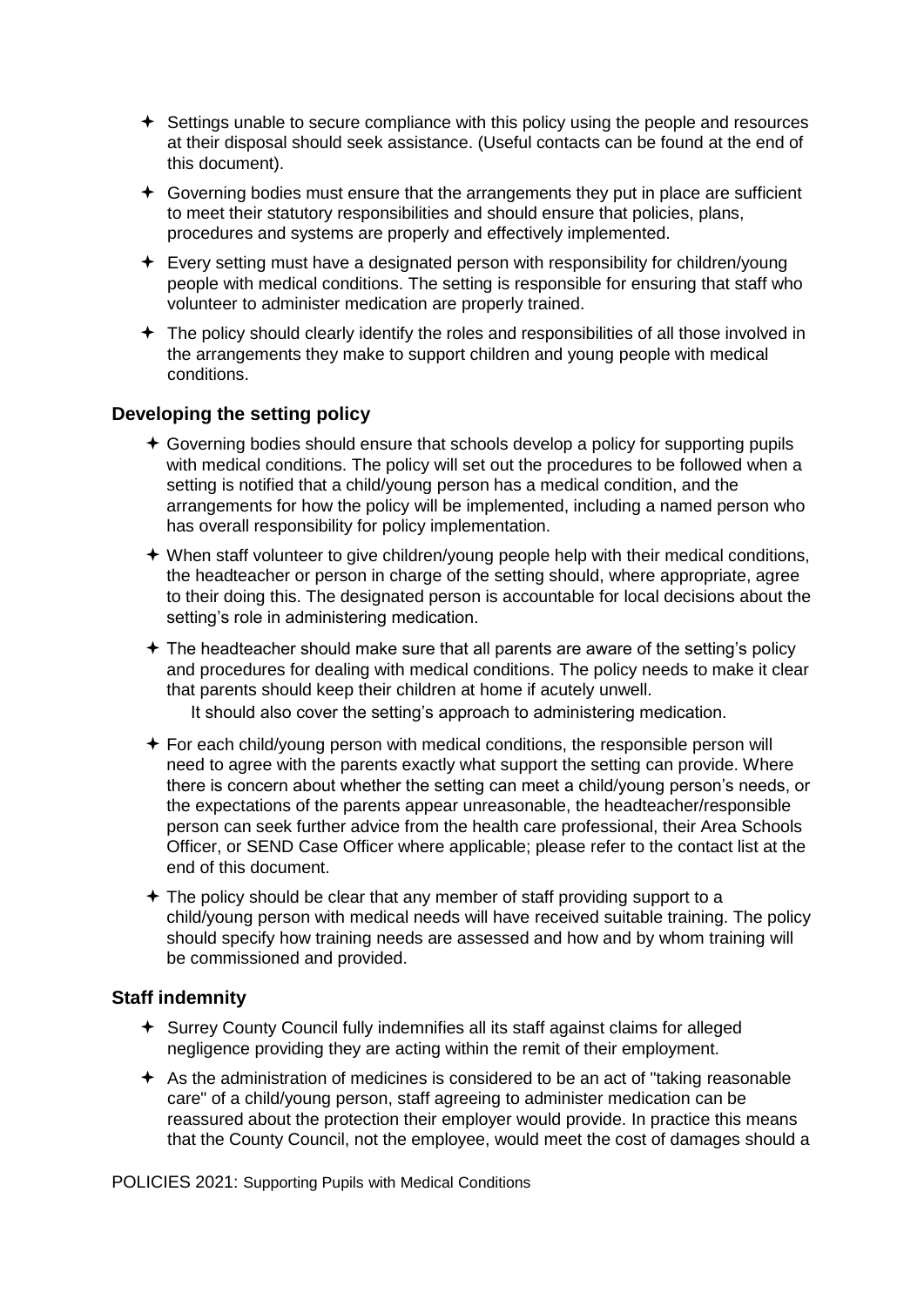claim for alleged negligence be successful. It is important that managers make this clear before asking staff to volunteer.

- The indemnity above applies to all Surrey LA Schools (including voluntary aided and foundation schools that buy back into Surrey County Council's insurance) and also extends to protect volunteers and others who may be authorised and approved by schools.
- Settings not maintained by Surrey County Council can opt into a risk protection arrangement for indemnity. The [risk protection arrangement \(RPA\)](https://www.gov.uk/government/publications/risk-protection-arrangement-rpa-for-academies) [is](https://www.gov.uk/government/publications/risk-protection-arrangement-rpa-for-academies) an alternative to commercial insurance for academy trusts.
- Employers must take out Employers Liability Insurance to provide cover for injury to staff acting within the scope of their employment.
- Staff should take the same care that a reasonable, responsible and careful parent would take in similar circumstances, while they are responsible for the care and control of children/young people. In all circumstances, particularly in emergencies, staff are expected to use their best endeavours. The consequences of taking no action are likely to be more serious than those of trying to assist in an emergency.

#### <span id="page-7-0"></span>**Individual healthcare plans**

- Governing bodies should ensure that the school's policy covers the role of the individual healthcare plan and who is responsible for their development, in supporting pupils at school with medical conditions.
- The setting, healthcare professional and parent should agree, based on evidence, when a healthcare plan would be inappropriate. A flow chart for identifying and agreeing the support a child needs and developing an individual healthcare plan is available in th[e](https://www.gov.uk/government/publications/supporting-pupils-at-school-with-medical-conditions--3) [Supporting pupils with medical](https://www.gov.uk/government/publications/supporting-pupils-at-school-with-medical-conditions--3) [conditions at school \(GOV.UK\)](https://www.gov.uk/government/publications/supporting-pupils-at-school-with-medical-conditions--3) guidance.
- $\rightarrow$  When deciding what information should be recorded on an individual healthcare plan, refer to section 14 of the DfE [Supporting pupils with medical](https://www.gov.uk/government/publications/supporting-pupils-at-school-with-medical-conditions--3) [conditions at school](https://www.gov.uk/government/publications/supporting-pupils-at-school-with-medical-conditions--3)  [\(GOV.UK\)](https://www.gov.uk/government/publications/supporting-pupils-at-school-with-medical-conditions--3) guidance.
- $+$  Individual healthcare plans can help to ensure settings effectively support children with medical conditions. They provide clarity about what needs to be done, when and by whom. They will often be essential, such as in cases where conditions fluctuate or where there is a high risk that emergency intervention will be needed, and are likely to be helpful in the majority of other cases, especially where medical conditions are long-term and complex. However, not all children will require one.
- $\div$  Plans needs to be reviewed at least annually, or earlier if needs have changed. They should be developed with the child/young person's best interests in mind and ensure settings assess and manage risk to their education and wellbeing and minimise disruption.

#### <span id="page-7-1"></span>**Prescribed medicines**

▪ Medicines should only be administered in settings when it would be detrimental to a child/young person's health or attendance not to do so. Only prescribed medicines that are in-date, labelled, provided in the original container as dispensed by a pharmacist and include the child/young person's name, instructions for administration, dosage and storage can be accepted. The exception to this is Insulin,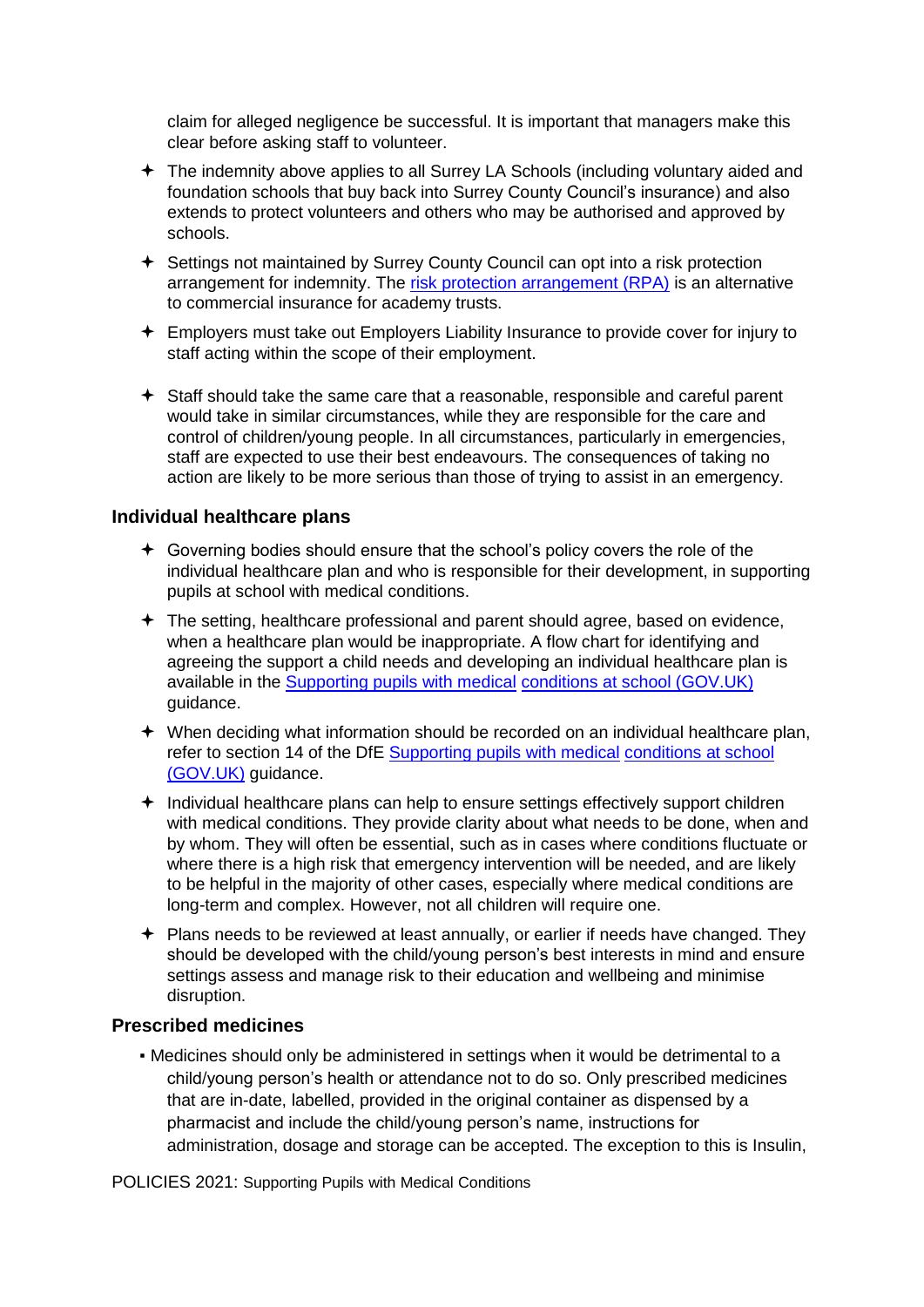which must be in date, but is generally provided inside a pen or pump, rather than in its original container.

## <span id="page-8-0"></span>**Non-prescribed medicines**

- $\div$  Settings should set out the circumstances in which non-prescription medicines may be administered. A child under 16 should never be given medicine containing aspirin unless prescribed by a doctor.
- $\div$  If the setting decides to keep non-prescription medicines, there must be a written protocol in place. This must include the name of the medicine, the circumstances in which it may be administered, records of receipt including quantity, the current quantity stored, administration, monitoring of expiry dates and disposal.
- $\div$  The parent should consent to the administration of non-prescription medicines in appropriate doses, with written instructions about when the child/young person should take it. The administration protocol must include a check when they had their last dose and ensure the child/young person has not already had the maximum amount in 24 hours; e.g. Paracetamol should not be administered if taken within the last 4 hours and no more than 4 doses in a 24 hour period.
- $\triangleq$  Staff must ensure the medicine manufacturer's instructions and warnings are followed.
- A member of staff should supervise the child/young person taking the medication and notify parents in writing on the day it was taken/administered. Administration must be recorded on the appropriate form. Parental consent should be renewed at least annually.
- The DfE have provided templates as an aid for schools to adapt [Supporting](https://www.gov.uk/government/publications/supporting-pupils-at-school-with-medical-conditions--3) [pupils](https://www.gov.uk/government/publications/supporting-pupils-at-school-with-medical-conditions--3)  [with medical conditions at school](https://www.gov.uk/government/publications/supporting-pupils-at-school-with-medical-conditions--3) [\(GOV.UK\).](https://www.gov.uk/government/publications/supporting-pupils-at-school-with-medical-conditions--3)

#### <span id="page-8-1"></span>**Managing medicines on school premises**

- $\bigstar$  The governing body should ensure the school's policy is clear about the procedures to be followed for managing medicines.
- Medicines should only be administered at school when it would be detrimental to a child's health or school attendance not to do so.
- Where clinically possible, medicines should be prescribed in dose frequencies which enable them to be taken outside school hours.
- No child under 16 should be given prescription or non-prescription medicines without written consent from the parents, except in exceptional circumstances, where the medicine has been prescribed to the child without the knowledge of the parents<sup>5</sup>.
- A child under 16 should never be given medicine containing aspirin unless prescribed by a doctor.
- All medicines should be stored safely to prevent inappropriate access. Children should know where their medicines are at all times and be able to access them immediately. Where relevant, they should know who holds the key to the storage facility. Medicines such as asthma inhalers, blood glucose testing meters and

**.** 

<sup>5</sup> Refer to section 21 www.gov.uk/government/publications/supporting-pupils-at-school-withmedicalconditions

POLICIES 2021: Supporting Pupils with Medical Conditions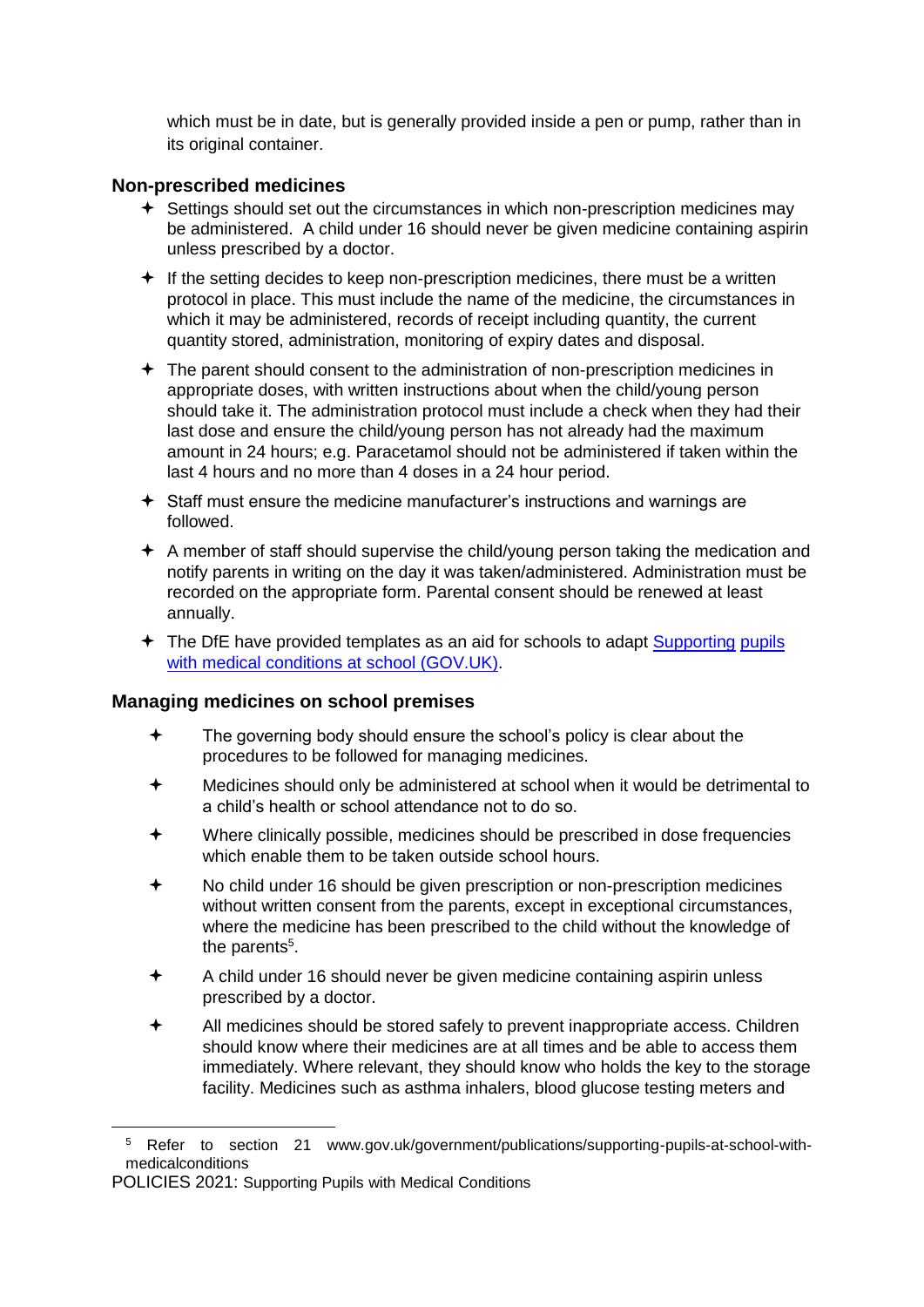adrenaline pens should always be readily available to children and not locked away. This is particularly important to consider when outside of the setting such as an off-site trip.

- On 1st October 2014 the Human Medicines (Amendment) (No. 2) Regulations 2014 has allowed schools to buy salbutamol inhalers, without a prescription, for use in emergencies [Emergency asthma inhalers for use in schools](https://www.gov.uk/government/publications/emergency-asthma-inhalers-for-use-in-schools) [\(GOV.UK\).](https://www.gov.uk/government/publications/emergency-asthma-inhalers-for-use-in-schools)
- On 1<sup>st</sup> October 2017 this was extended to the use of Adrenaline Auto-Injectors (AAIs) [Using emergency adrenaline auto-injectors in schools \(GOV.UK\).](https://www.gov.uk/government/publications/using-emergency-adrenaline-auto-injectors-in-schools)
- Prescribed controlled drugs must be stored securely in a non-portable container and only named staff should have access.
- A child who has been prescribed a controlled drug may legally have it in their possession if they are competent to do so, but passing it to another child for use is an offence. Settings should have a policy in place for dealing with drug misuse. Monitoring arrangements may be necessary.
- Controlled drugs should be easily accessible in an emergency and records kept of any doses used and the amount held.

#### <span id="page-9-0"></span>**Residential settings**

- $\div$  The Children's Homes (England) Regulations 2015 section 23 Medicines<sup>6</sup> place a responsibility on the registered person to make arrangements for the handling, recording, safekeeping, safe administration and disposal of medicines received into the children's home.
- $\div$  In particular the registered person must ensure that:
	- (a) medicines kept in the home are stored in a secure place so as to prevent any child from having unsupervised access to them;
	- (b) medicine which is prescribed for a child is administered as prescribed to the child for whom it is prescribed and to no other child; and (c) a record is kept of the administration of medicine to each child.
- $\div$  The above paragraph does not apply to medicine which:
	- (a) is stored by the child for whom it is provided in such a way that other persons are prevented from using it; and
	- (b) may be safely self-administered by that child
- $\triangleq$  All staff must receive appropriate training prior to administering and managing medication.
- $\triangle$  Residential schools may have additional requirements for record keeping and storage.

#### <span id="page-9-1"></span>**Carriage of medicines**

**.** 

 $\bigstar$  Medicines should be brought to the setting by the parent or other responsible adult, and handed to a named member of staff. All medicines should be stored securely.

<sup>6</sup> https://www.legislation.gov.uk/uksi/2015/541/regulation/23/made

POLICIES 2021: Supporting Pupils with Medical Conditions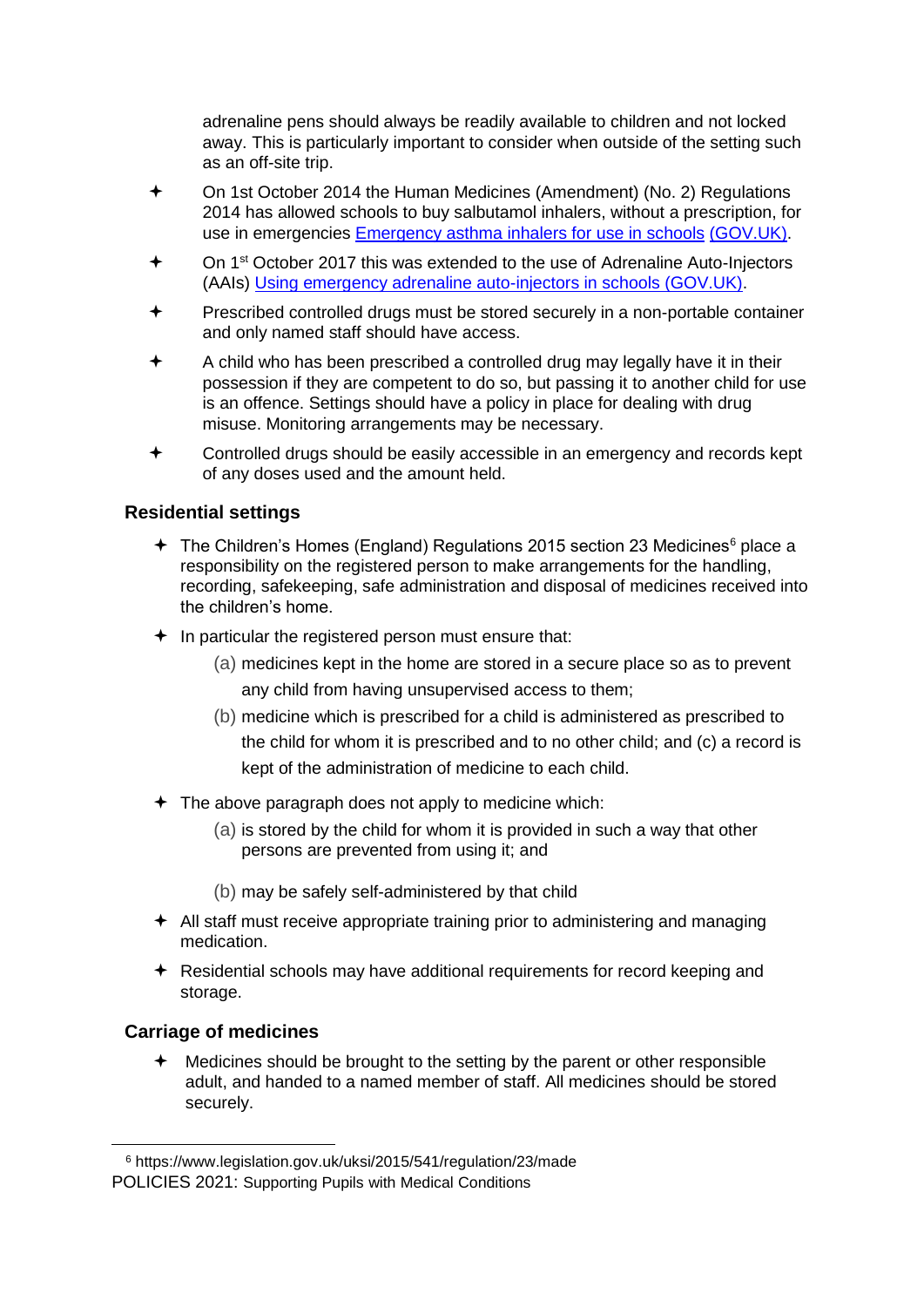- $\rightarrow$  Parents must bring in any equipment required to administer the medicine e.g. medicine spoons, oral syringes, syringes for injections, sharps waste containers.
- Transport providers must ensure medicines are stored safely and available in the event of an emergency.
- $\div$  In respect of the carriage of oxygen a risk assessment must be completed by a competent individual. This may be supported by the specialist nursing teams.

#### <span id="page-10-0"></span>**Storage of medicines in settings**

- $\triangleq$  All medicines should be stored safely in accordance with the manufacturer's storage recommendations. Children/young people should know where their medicines are kept and be able to access them immediately. The key must be readily available to appropriate named members of staff to ensure access in case of emergency.
- Medicines that require refrigeration, should be stored in a dedicated locked medicine refrigerator, or the refrigerator is sited in a secure location to compensate for the impracticability of locking it. If this is not possible, medicines should be kept in a locked box in the refrigerator. Refrigerators should be between 2 and 8 degrees C, with temperatures routinely monitored.
- $\triangle$  Advice on safe storage, temperatures, light, life span etc, can be obtained from Community Retail Pharmacists (local chemists).
- $\div$  Prescribed medicines must be kept in the container supplied and labelled by the pharmacist which states:
	- 1. Name of the child/young person
	- 2. Name of the medicine
	- 3. Strength
	- 4. Formulation
	- 5. Dose/frequency of administration
	- 6. Instructions for administration
	- 7. Date of dispensing
	- 8. Cautionary advice
	- 9. Quantity of the medicine
	- 10.Expiry date (if short dated)

This is normal pharmacy procedure when issuing all medicines.

- $\triangle$  Non prescribed medicines must be kept in the manufacturer's original container which contains the manufacturer's instructions for use and any warnings.
- $+$  It should be made clear to parents/guardians that they will be responsible for ensuring medicines they supply for use in schools are in date and do not exceed their expiry date.
- $\div$  Instructions regarding any specific requirements for the disposal of equipment/waste product, e.g. syringes, gloves, should be kept with the medication and equipment. When no longer required, medicines should be returned to the parent to arrange for safe disposal. Sharps boxes should always be used for the disposal of needles and other sharps.
- Under no circumstances should any medicine be transferred into another container for keeping/storage.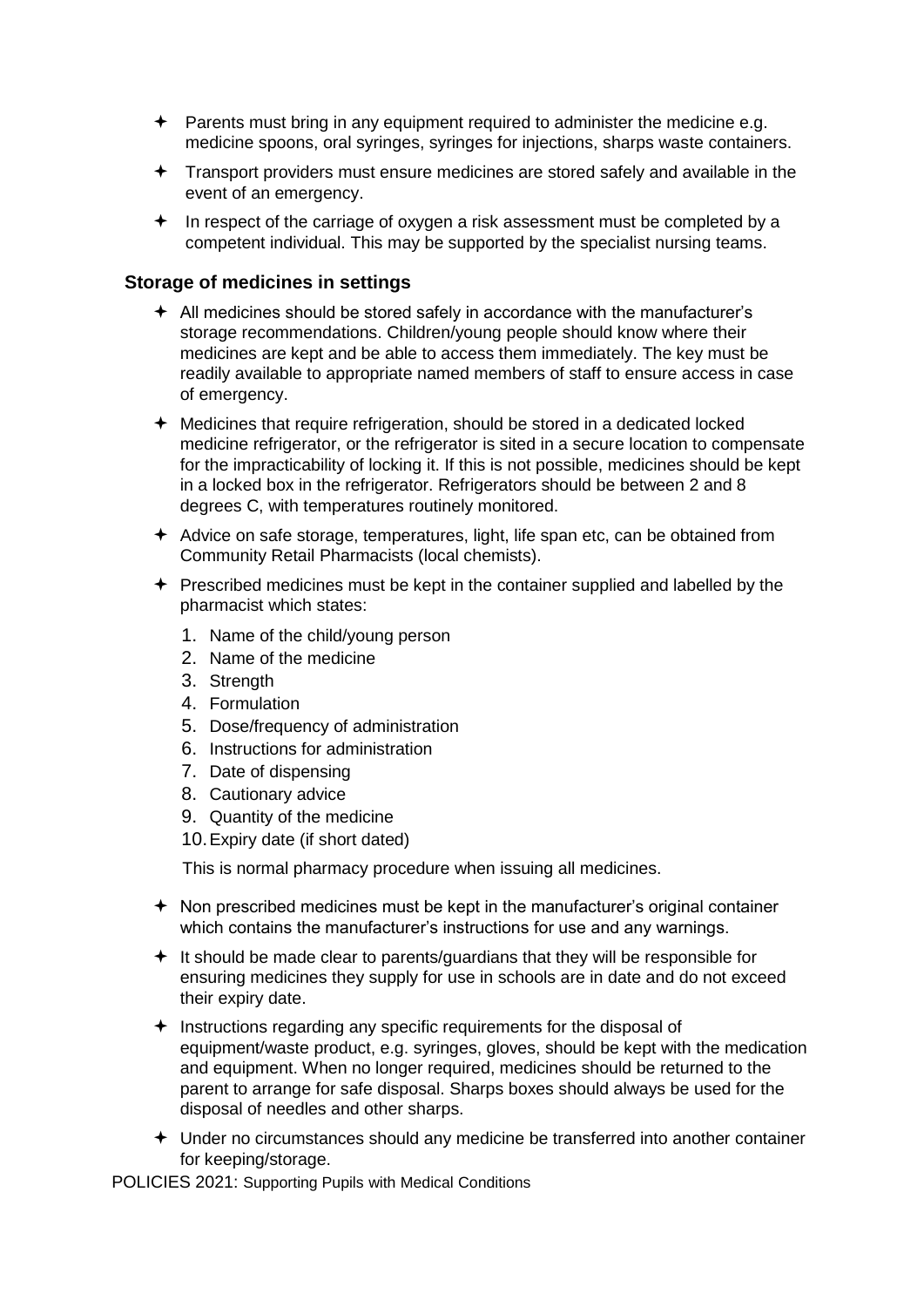## <span id="page-11-0"></span>**Arrangements for administering medicines in settings**

- Staff may administer a controlled drug to the child/young person for whom it has been prescribed.
- Staff administering prescribed medicines should do so in accordance with the prescriber's instructions.
- Settings should keep a record of all medicines administered to individual children, stating what, how and how much, when and by whom. Any side effects of the medication should be noted. In addition for controlled drugs a record of the amount held should be kept.
- Staff must not give prescription medicines or undertake health care procedures without appropriate training (updated to reflect any individual healthcare plan). Healthcare professionals, including the school nurse, can provide confirmation of the proficiency of staff in a medical procedure, or administering medicines.
- $\triangleq$  Staff may be asked to provide support to pupils with medical conditions, including the administering of medicines, although they cannot be required to do so unless it is within their contract of employment.
- Unless it is an emergency situation, medicines must be administered in a location where privacy and confidentiality of the child/young person may be maintained. Facilities should be available if the child/young person needs to rest and recover.
- Medicines must be administered and documented for one child/young person at a time and completed before the next child/young person is seen. Staff must wash their hands before and after administering medicines.
- $\div$  Before administering a medicine staff must check:
	- The identity of the child/young person
	- The written parental consent form for administration of the medicine(s)
	- That the written instructions received from the parent and the medicines administration record match the instructions on the pharmacy dispensed label of the medicine container i.e. name of the medicine, formulation, strength and dose instructions. For non-prescribed medicines or if the

school has a protocol for non-prescribed medicines, the manufacturer's information must be followed as there will be no pharmacy label.

- The name on the pharmacy dispensed label matches the name of the child/young person
- Any additional or cautionary information on the label or manufacturer's information which may affect the times of administration, e.g. an hour before food, swallow whole do not chew, or may cause drowsiness.
- The medicine administration record to ensure the medicine is due at that time and it has not already been administered
- The medicine is in date and is not past its expiry date. The expiry date of the medicine (if one is documented on the medicine container or the pharmacy dispensed label). Some medicines once their container is opened will have a shortened expiry date from the date it was opened. If this is the case the manufacturer's information or pharmacy label will state this. For these medicines the date opened and the shortened expiry date, calculated from the pharmacy or manufacturer's information, must be written on the label. It must be written as 'date opened' and 'expiry date' to distinguish the two dates.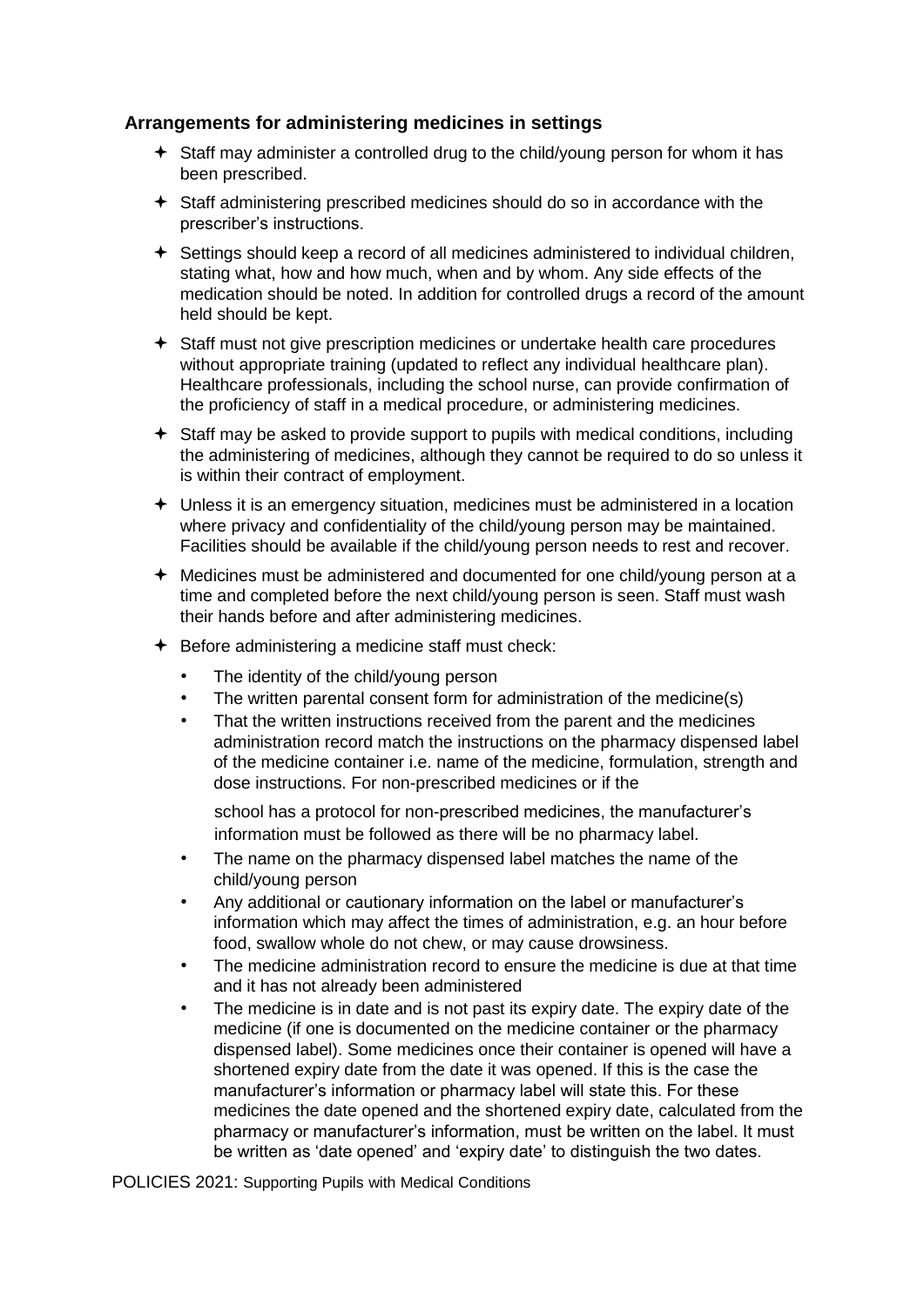- All the necessary equipment required to administer the medicine is available e.g. medicine spoon, oral syringe, injecting syringe. This equipment should be stored securely.
- $\div$  If there are concerns or doubts about any of the details listed above the member of staff must not administer the medicine. They must check with the child/young person's parent or a health professional before taking further action. All advice and actions must be documented, signed and dated and stored securely in line with the settings record administration policy.
- Staff involved with the administration of medicines should be alert to any excessive requests for medication by children/young people or by parents on their behalf. In any cases of doubt advice may be obtained from health professionals.
- $\div$  The medicine formulation must not be interfered with prior to administration (e.g. crushing a tablet) unless there are written instructions on the pharmacy label and information provided from the parent/health professional. This advice and information must be documented.
- $+$  Immediately after the medicine has been administered the appropriate written records must be completed, signed and dated.
- $\div$  If for any reason the medicine is not administered at the times stated on the medicine administration record the reason for non-administration must be recorded, signed and dated. Parents must be informed as soon as possible on the same day.

#### <span id="page-12-0"></span>**The child/young person's role in managing their own medical needs**

- Settings should ensure their policy includes arrangements for children/young people who are competent to manage their own health needs and medicines.
- After discussion with parents, children/young people who are competent should be encouraged to take responsibility for managing their own medicines and procedures. This should be reflected within individual healthcare plans and where appropriate a risk assessment.
- $\triangle$  Between the child/young person, their parents and the setting a written agreement should include whether administration of the medicine requires supervision. In addition to parental consent, medical advice with regard to self-administration by the child/young person should be available and noted in the agreement. However, it cannot be taken as an alternative to parental consent. A suitable location for administering the medicine should be made available where a child/young person requests it.
- Where possible, children/young people should be allowed to carry their own medicines and relevant devices, or should be able to access their medicines for self-medication quickly and easily. They may still require an appropriate level of supervision.
- $\div$  If a child/young person refuses to take medicines, they must not be forced to do so, but this must be documented and agreed procedures followed. The procedures may either be set out in the policy or in an individual healthcare plan. Parents must be informed of the refusal as soon as possible on the same day, so alternative options can be considered. If the refusal to take the medicine could result or does result in an emergency then the emergency procedure for the setting must be followed.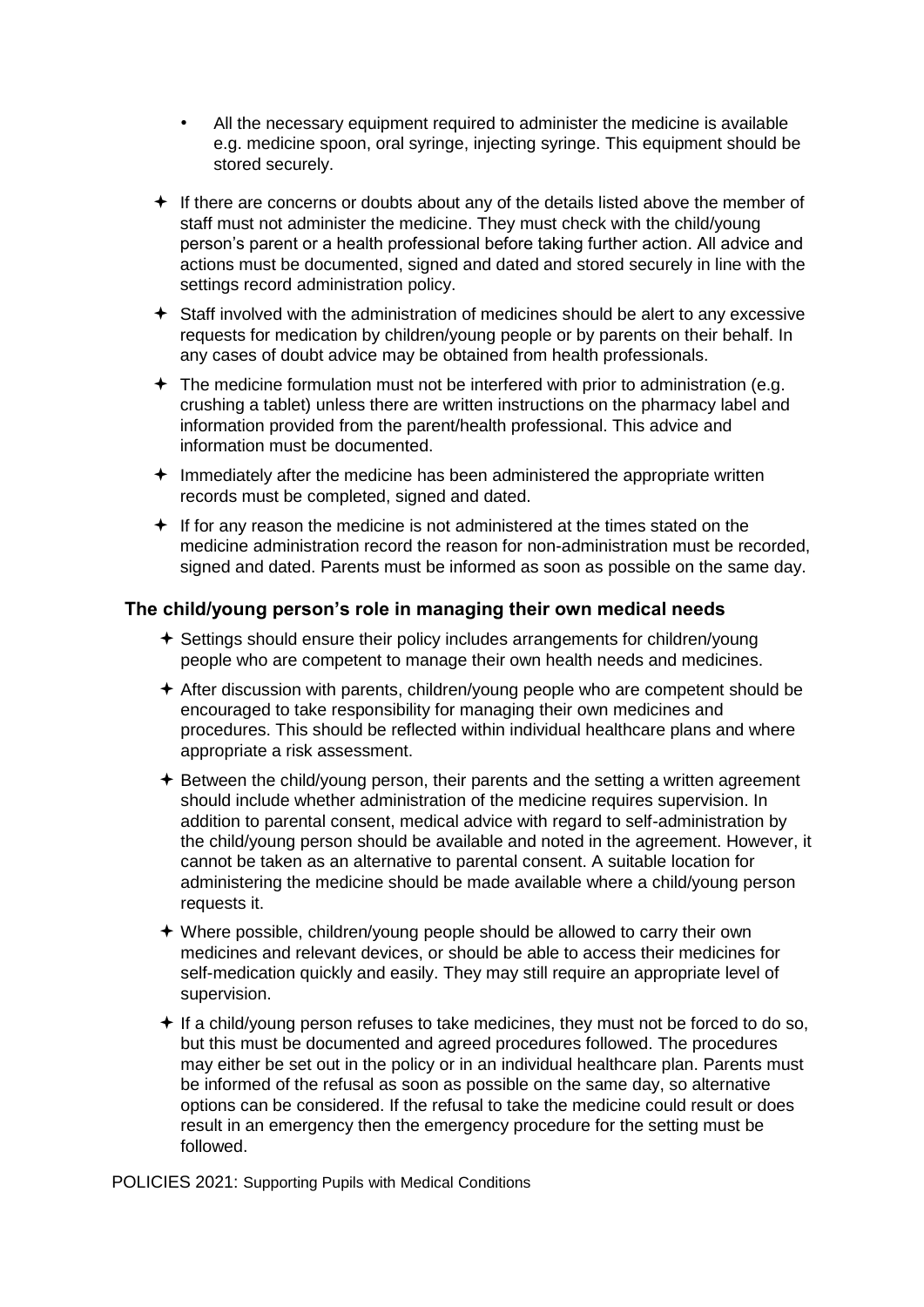## <span id="page-13-0"></span>**Record keeping**

- $\div$  Governing bodies should ensure that written records are kept of all medicines administered to children. The DfE templates include:
	- Individual healthcare plan
	- Parental agreement
	- Records of medicines received, administered, returned/disposed
	- Staff training
	- Contacting emergency services
	- Letter to parents to contribute to an individual healthcare plan
- $\triangle$  A new consent form must be completed if a new medicine is to be administered, or if there are changes to the existing medicine(s) e.g. different dose, strength, times. A verbal message is not acceptable. A new supply of correctly labelled medicine must be provided by the parent.
- $\triangle$  Records offer protection to staff and children and provide evidence that agreed procedures have been followed.
- $+$  In exceptional circumstances where members of staff return medicines to a community retail pharmacy (local chemist) for disposal, details of the medicine, the quantity returned and the name of the pharmacy must be recorded. This must be signed (and names printed) and dated by the member of staff and if possible by the pharmacist.
- $\div$  All early years settings must keep written records of all medicines administered to children and make sure that parents sign the record book when collecting the child to acknowledge any entry. In addition, early years settings and residential settings may have additional requirements for record keeping and the appropriate guidance for these settings must be followed.

See Contacts section for details of SCC's Early Years Educational Effectiveness team.

## **Disposal of medicines**

- <span id="page-13-1"></span> Setting staff should not normally dispose of medicines, including controlled drugs when no longer needed, but should return to parents. Parents are responsible for disposal of expired medicines or those no longer required. However, in exceptional cases where this may not be possible, settings are advised to take them to a local pharmacy for disposal. Community retail pharmacies will not receive sharps for disposal. Records must be made.
- Used Auto Adrenaline Injector (AAI) devices can be given to ambulance paramedics on arrival, or disposed of in a [pre-ordered sharps bin](https://www.surreycc.gov.uk/waste-and-recycling/search-tool/healthcare-clinical-waste) for collection by the local council.

## **Misuse of medication**

▪ Settings should have a policy in place for dealing with drug misuse. Misuse of a Controlled Drug, such as passing it to another child, is an offence.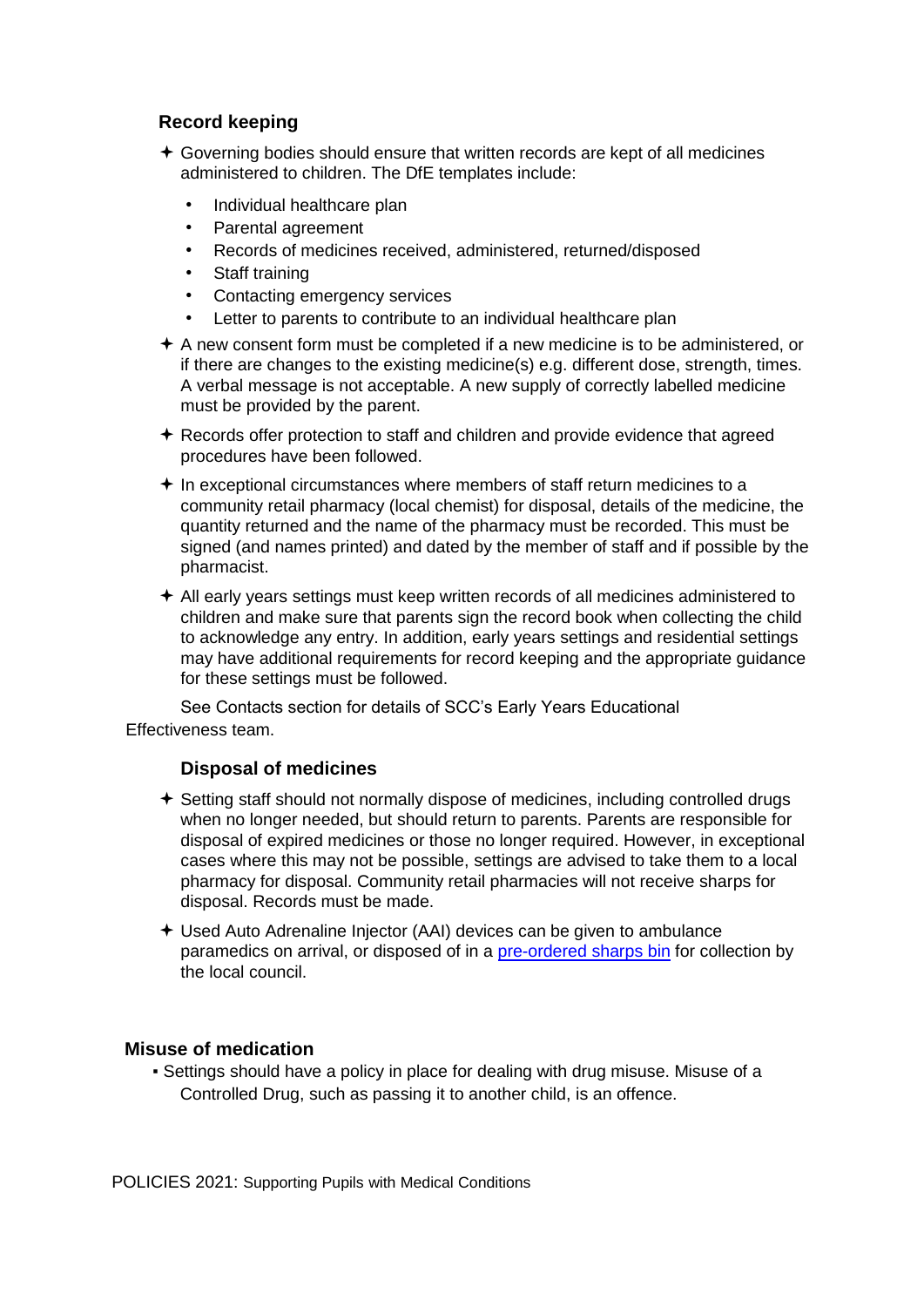#### <span id="page-14-0"></span>**Intimate or invasive treatment**

▪ In some settings, staff are understandably reluctant to volunteer to administer intimate or invasive treatment because of the nature of the treatment, or fears about accusations of abuse. It would be appropriate for parents to ask their child's consultant whether a different treatment, which is less intimate or invasive, could be used. Parents and the responsible person must respect such concerns and should not put undue pressure on staff to assist in treatment. Wherever possible schools of secondary age children/young people, should arrange for two adults, one of whom should be the same gender as the child/young person, to be present for the administration of intimate or invasive treatment – this will often ease practical administration of treatment as well as minimise the potential for accusations of abuse. Staff should protect the dignity of the child/young person as far as possible.

# <span id="page-14-1"></span>**Training of staff**

- $\triangle$  Governing bodies should ensure that the school's policy sets out clearly how staff will be supported in carrying out their role to support pupils with medical conditions, and how this will be reviewed. This should specify how training needs are assessed, and how and by whom training will be commissioned and provided.
- $\triangle$  Any member of staff providing support to a child/young person with medical needs should have received suitable training.
- The relevant healthcare professional normally leads on identifying and agreeing with the setting the type and level of training required, and how it can be obtained. The setting is responsible for ensuring training remains up-todate.
- Training should be sufficient to ensure that staff are competent and have confidence in their ability to support children/young people with medical conditions. They will need an understanding of the specific medical conditions they are being asked to deal with, their implications and preventative measures.

## <span id="page-14-2"></span>**Day trips, residential visits and sporting activities**

- Governing bodies should ensure that their arrangements are clear and unambiguous about the need to actively support pupils with medical conditions to participate in school trips and visits, or in sporting activities, and not prevent them from doing so.
- Settings should be aware of how a child/young person's medical condition will impact on their participation, whilst allowing for enough flexibility for all children to participate according to their own abilities and with any reasonable adjustments, unless evidence from a clinician such as a GP states otherwise.
- $\div$  National guidance is available from the Outdoor Education Advisor Panel<sup>7</sup> section 4.4d Planning and preparation – Medication. Additionally schools can refer to the HSE guidance on school trips<sup>8</sup> and the DFE guidance on educational visits<sup>9</sup>.

**.** 

<sup>7</sup> https://oeapng.info/

<sup>8</sup> http://www.hse.gov.uk/services/education/school-trips.htm

<sup>9</sup> https://www.gov.uk/government/publications/health-and-safety-on-educational-visits/healthandsafety-on-educational-visits

POLICIES 2021: Supporting Pupils with Medical Conditions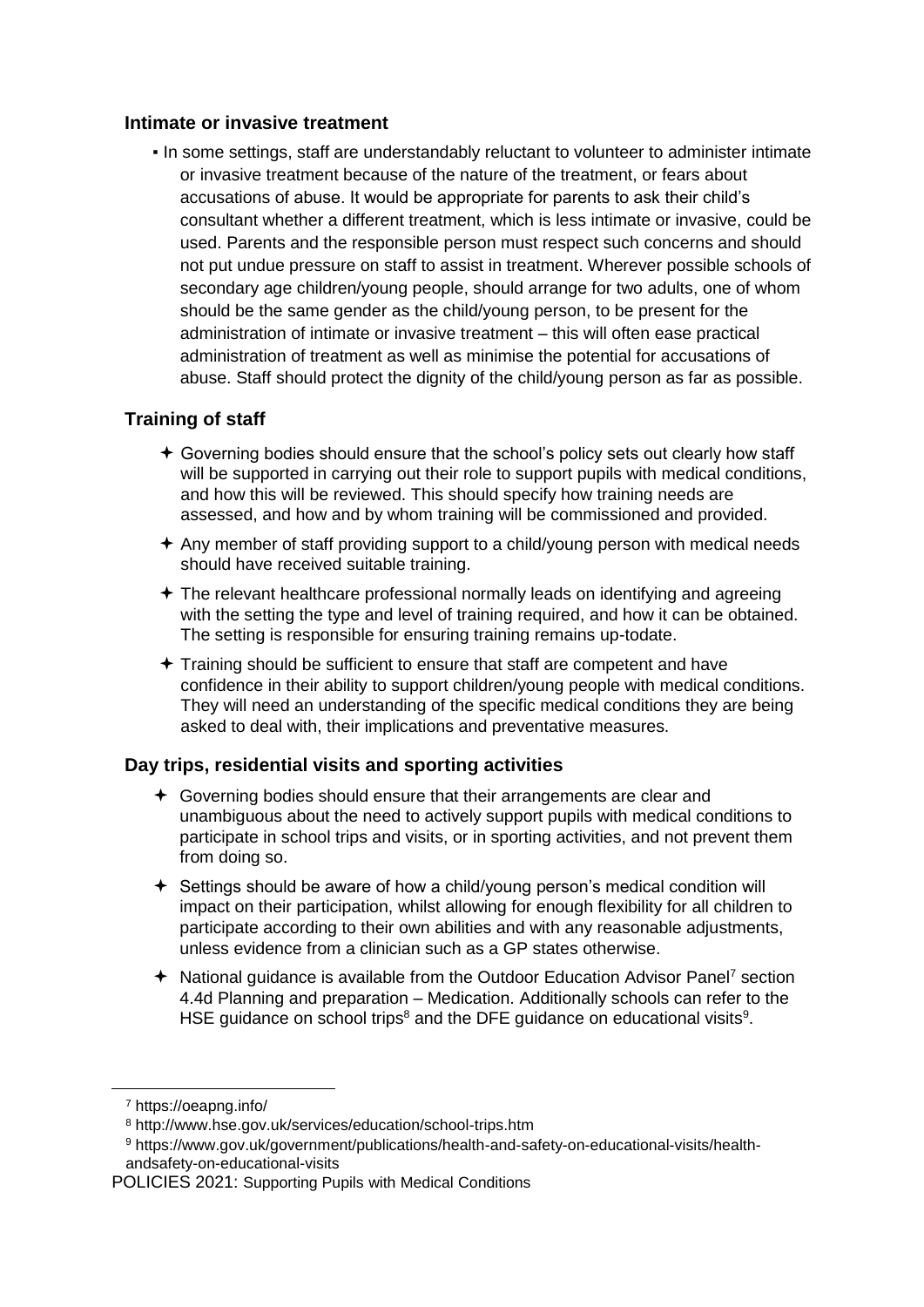Further advice can be obtained from the Strategic Risk Management Outdoor Education Advisor (see contacts section at the end of this document).

- $\triangleq$  Settings should carry out a risk assessment so that planning arrangements take account of any steps needed to ensure that medical conditions are included. This will require consultation with parents, the child/young person and advice from relevant healthcare professionals.
- $+$  It is helpful to have one copy of the parental consent form in the language of the country visited. Where a child/young person requires and has a particular medical action plan, this should be available in the host language. This is particularly important if children/young people stay with host families during an exchange visit.
- Parents should be requested to check what rules apply to taking their child's medicine out of the UK, and into the country the child is going to or passing through. Different countries have different rules and regulations about the types of medicine they allow to be taken into their country and the maximum quantity that can be taken in. Some medicines available over the counter in the UK may be controlled in other countries.

#### <span id="page-15-0"></span>**Young people on work experience**

The headteacher should ensure that the placement is suitable for a young person with a particular medical condition and that relevant medical information is shared with employers.

#### <span id="page-15-1"></span>**Medic alert – bracelets/necklaces**

Medic alert bracelets/necklaces are worn to alert others of a specific medical condition in case of an emergency. As these items can be a source of potential injury in games or practical activities, consideration should be given, in appropriate circumstances, to their temporary removal and safe keeping by the person in charge of the activity. In such cases staff will need to be alerted to the significance of these bracelets/necklaces and be clear whom they belong to when taking charge of them.

#### <span id="page-15-2"></span>**Emergency procedures**

- As part of general risk management processes all settings should have arrangements in place for dealing with emergency situations, including on trips in and outside the UK.
- $\triangleq$  All staff should know how to call the emergency services and who is responsible for carrying out emergency procedures in the event of need.
- Medical information should be shared with school transport providers for home-toschool-transport arranged by the local authority, especially in respect of emergency situations and pupils with life-threatening conditions.
- $\triangle$  A member of staff should always accompany a child/young person taken to hospital by ambulance, and should stay until the parent arrives. Health professionals are responsible for any decisions on medical treatment when parents are not available.
- Normally when a child/young person becomes unwell at a setting, (other than minor cuts or bruises), settings will arrange for them to be looked after in a quiet, comfortable place and arrange for the parent to collect them as soon as possible. It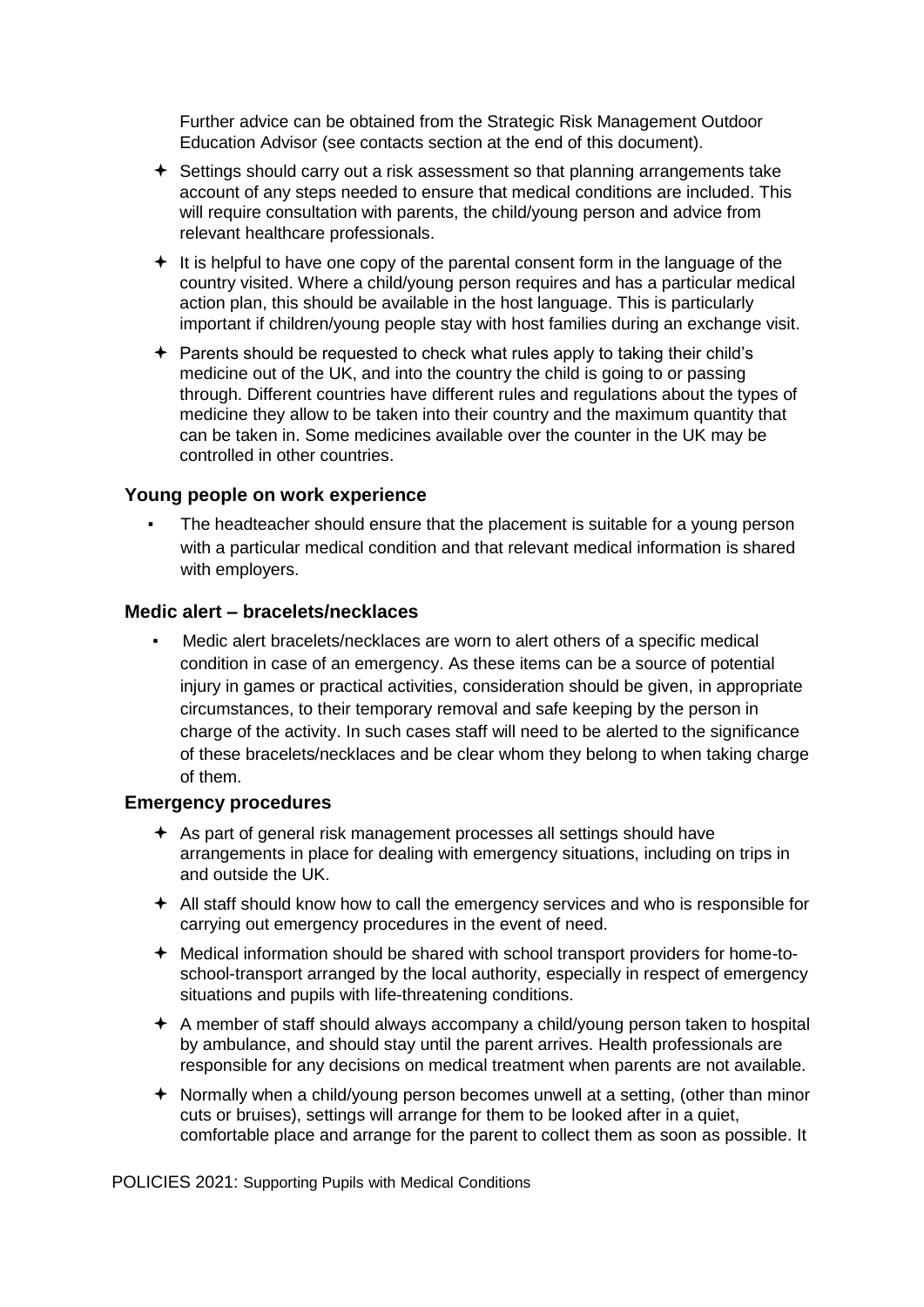will then be the responsibility of the parent to accompany the child/young person to their GP surgery or hospital outpatients department as appropriate.

- $+$  In some situations it may be necessary for professional medical care to be sought immediately, e.g. suspected fractures, all eye injuries, serious head injuries, acute illness or other serious medical conditions (after using preloaded adrenaline injection) that will not respond to first aid treatment. Settings must have clear procedures for summoning an ambulance in such cases and for communication with parents.
- $\div$  Headteachers should ensure they have clear guidance for staff should they be called upon to transport children people in their own vehicles. Consent is generally not required for any lifesaving emergency treatment given in Accident and Emergency Departments. However, awareness is required for any religious/cultural wishes i.e. blood transfusions, which should be communicated to the medical staff for due consideration. In the absence of the parents to give their expressed consent for any other non-life threatening (but nevertheless urgent) medical treatment, the medical staff will carry out any procedures as deemed appropriate. The member of staff accompanying the child/young person cannot give consent for any medical treatment, as he/she does not have parental responsibility for the child/young person.
- $\div$  Headteachers and managers must realise that medical emergencies, whether illness or injury, make significant emotional demands upon those involved. It is important that support is available to them. This might include a sympathetic listener and time to compose themselves.
- Some children/young people suffer from chronic medical conditions, which may require urgent action to prevent a possible life-threatening situation from developing. Specially appointed support staff may not be available to carry out these tasks. Where there are other willing staff they may do so, exercising their duty of care.
- $\triangle$  Settings should ensure they have contingency plans in case the normal routine for treatment breaks down, e.g. the trained staff members are absent. This should be included in the individual healthcare plan for the child/young person and is likely to include calling for an ambulance.

#### <span id="page-16-0"></span>**Unacceptable practice**

Settings should ensure that their policy is explicit about what practice is not acceptable.

Further advice is available in the DfE guidance [Supporting pupils with medical](https://www.gov.uk/government/publications/supporting-pupils-at-school-with-medical-conditions--3) [conditions at school \(GOV.UK\).](https://www.gov.uk/government/publications/supporting-pupils-at-school-with-medical-conditions--3)

#### <span id="page-16-1"></span>**Complaints**

The policy should set out how complaints may be made and will be handled concerning the support provided to children/young people with medical conditions. Should parents or children/young people be dissatisfied with the support provided they should discuss their concerns directly with the setting.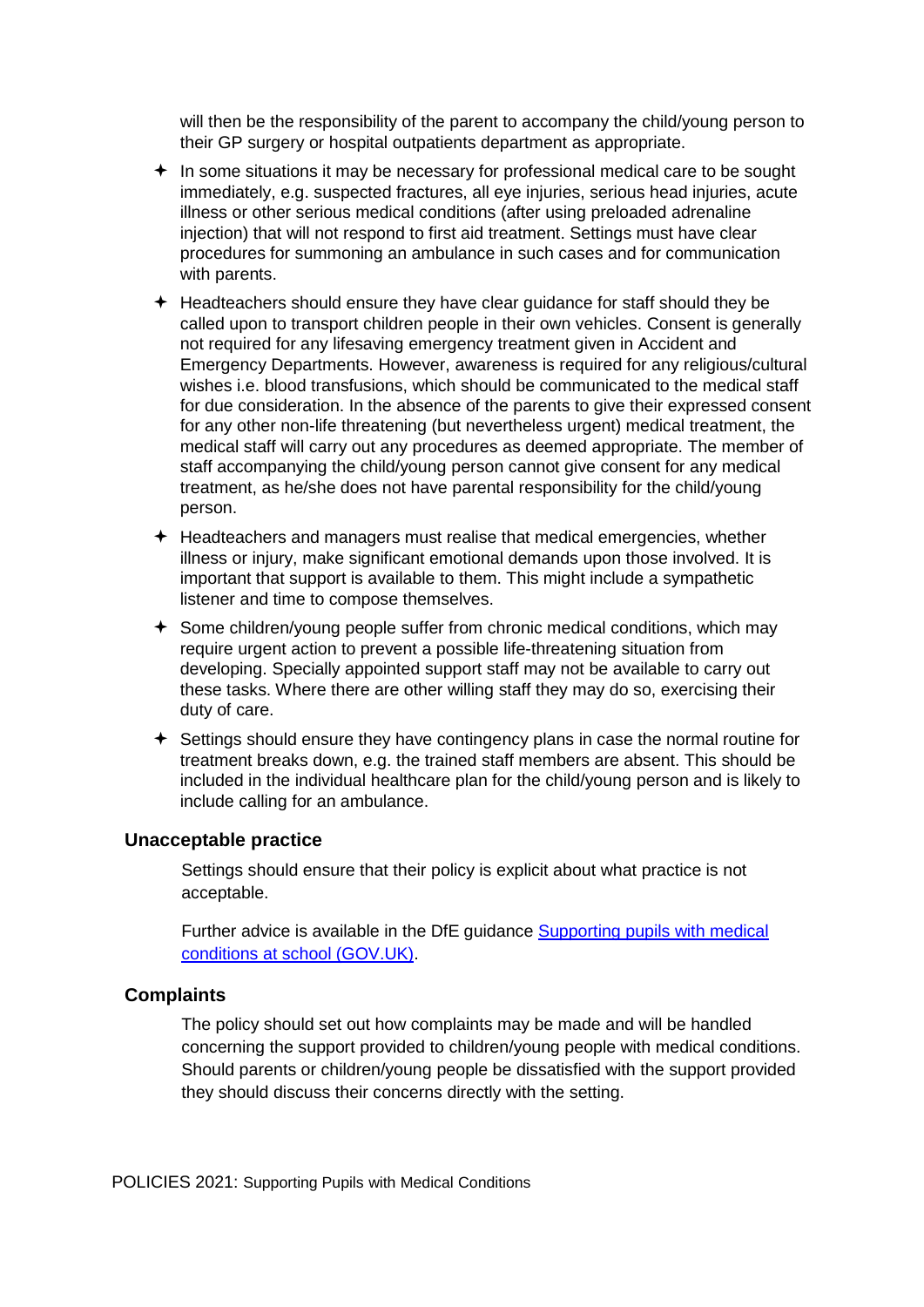# <span id="page-17-0"></span>**Further guidance and information**

[Supporting pupils with medical conditions at school](https://www.gov.uk/government/publications/supporting-pupils-at-school-with-medical-conditions--3) [\(GOV.UK\)](https://www.gov.uk/government/publications/supporting-pupils-at-school-with-medical-conditions--3) Department for Education statutory guidance, templates and links to other departmental guidance and advice.

[Governance Handbook](https://www.gov.uk/government/uploads/system/uploads/attachment_data/file/582868/Governance_Handbook_-_January_2017.pdf) [D](https://www.gov.uk/government/uploads/system/uploads/attachment_data/file/582868/Governance_Handbook_-_January_2017.pdf)epartment for Education

[Health protection in schools and other childcare facilities](https://www.gov.uk/government/publications/health-protection-in-schools-and-other-childcare-facilities) [\(GOV.UK\)](https://www.gov.uk/government/publications/health-protection-in-schools-and-other-childcare-facilities) Public Health England guide for staff on managing cases of infectious diseases in schools and other childcare settings.

[Early years foundation stage statutory framework \(EYFS\) \(GOV.UK\)](https://www.gov.uk/government/publications/early-years-foundation-stage-framework--2) Department for **Education** 

[First aid in schools –](https://www.gov.uk/government/publications/first-aid-in-schools) [\(GOV.UK\)](https://www.gov.uk/government/publications/first-aid-in-schools)

[Early years and playwork SEND resource](https://www.surreylocaloffer.org.uk/kb5/surrey/localoffer/advice.page?id=NpVDtph7brU)s

**Surrey Local Offer**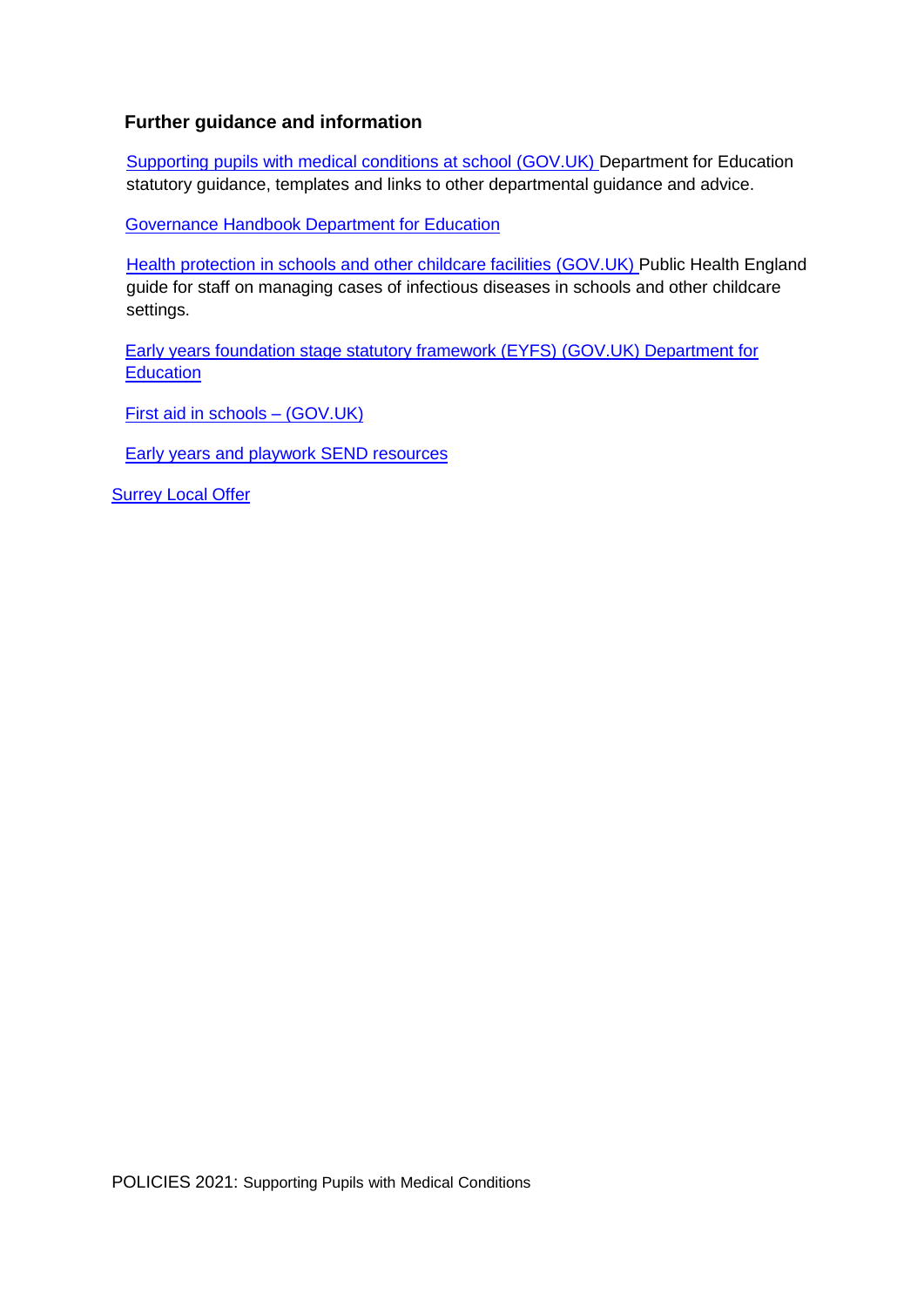# <span id="page-18-0"></span>**Contacts Section**

**NHS health contacts Children and Family Health Surrey One Stop (Surrey wide 0-19)**  The [Children and Family Health Surrey One Stop service,](https://childrenshealthsurrey.nhs.uk/) is a single point of access service. Every child/young person referred is able to access the right care and support for their physical and developmental needs to ensure children and young people are receiving the right care, in the right place at the right time.

One Stop is the centralised referral and triage service for specialist children's services and accepts referrals from health, education and social care professionals.

Professionals can contact the 0-19 Surrey wide services by calling the advice line: Tel: 01883 340 922

Referrals can be made online through th[e](https://childrensreferrals.sabp.nhs.uk/) [Surrey and Borders Partnership referrals](https://childrensreferrals.sabp.nhs.uk/) [portal](https://childrensreferrals.sabp.nhs.uk/)

#### **School Nursing Children and Family Health Surrey**

[The school nursing team](https://childrenshealthsurrey.nhs.uk/services/school-nursing-general) work across Surrey to promote physical health and emotional wellbeing in schools and the community.

They provide support to young people who have specific medical needs and provide relevant training for staff to help manage these needs.

Teams and contact details are available from the school nursing pages under Teams and contact details.

Parents and carers can contact the [school nurse team's Advice line](https://childrenshealthsurrey.nhs.uk/services/advice-line) **Surrey County Council contacts** 

# **Special Educational Needs and Disabilities information, advice and support (SEND)**

[SEND Advice Surrey:](https://sendadvicesurrey.org.uk/) Tel No: 01737 737300 Email: SENDAdvice@surreycc.gov.uk

## **Graduated Response Early Years (SEND)**

[Early years and playwork SEND resources](https://www.surreylocaloffer.org.uk/kb5/surrey/localoffer/advice.page?id=NpVDtph7brU) [-](https://www.surreylocaloffer.org.uk/kb5/surrey/localoffer/advice.page?id=NpVDtph7brU) [Surrey Local Offer](https://www.surreylocaloffer.org.uk/kb5/surrey/localoffer/advice.page?id=NpVDtph7brU)

- **North East:** SectorNE@surreycc.gov.uk
- **North West:** SectorNW@surreycc.gov.uk
- **South East:** SectorSE@surreycc.gov.uk
- **South West:** SectorSW@surreycc.gov.uk

[Contact early years and childcare services](https://www.surreycc.gov.uk/schools-and-learning/childcare-professionals/contact-the-early-years-and-childcare-service)

#### **Area Schools Support**

**North East Area Schools Office**, Epsom & Ewell, Elmbridge, Spelthorne Tel: 01372 833412

**North West Area Schools Office**, *Runnymede, Woking, Surrey Heath* Tel: 01483 518106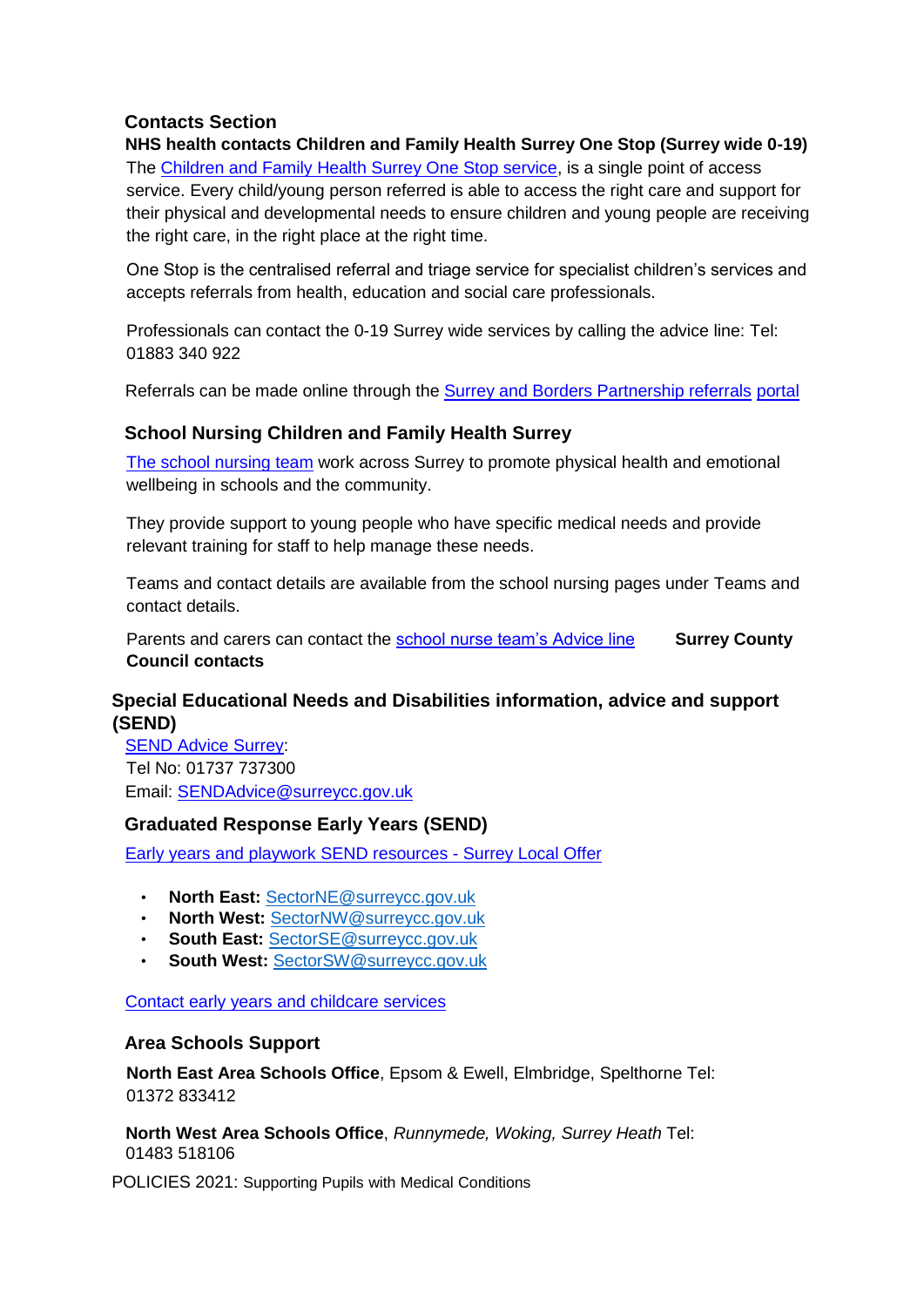**South East Area Schools Office,** Mole Valley, Reigate & Banstead, Tandridge

Tel: 01737 737960

**South West Area Schools Office**, *Guildford, Waverley* Tel: 01483 517835

Strategic Risk Management (SRM): srm.hands@surreycc.gov.uk SRM Outdoor Education Advisor: paul.bowen@surreycc.gov.uk

[Surrey Children's Single Point of Access \(SPA\):](https://www.surreycc.gov.uk/social-care-and-health/childrens-social-care/contact-childrens-services) The SPA provides information, advice and guidance to people who work with children in Surrey. Concerns for a child or young person can be emailed to csmash@surreycc.gov.uk.

# **Useful numbers and websites Communicable Diseases**

[Public Health England \(PHE\)](http://www.gov.uk/government/organisations/public-health-england) for information and advice on [Health Protection in](https://www.gov.uk/government/publications/health-protection-in-schools-and-other-childcare-facilities) schools [and other childcare facilities](https://www.gov.uk/government/publications/health-protection-in-schools-and-other-childcare-facilities) [w](https://www.gov.uk/government/publications/health-protection-in-schools-and-other-childcare-facilities)hich covers communicable or infectious diseases. Information is also available on wider health protection issues, regional centres and health protection teams.

**PHE South East - Surrey and Sussex Health Protection Team**  County Hall North, Chart Way, Horsham, West Sussex. RH12 1XA Telephone: 0344 225 3861 option 3

**Asthma / Allergies**  [Allergy UK](https://www.allergyuk.org/) Helpline: 01322 619898

Allergy UK School Allergy Action Group (SAAG) Website: [New School Allergy Action Group Toolkit](https://www.iosh.com/membership/our-membership-network/our-groups/education-group/news/new-school-allergy-action-group-toolkit/)

[The Anaphylaxis Campaign](http://www.anaphylaxis.org.uk/) Helpline: 01252 542029

[Asthma UK](http://www.asthma.org.uk/) ( Helpline 0300 222 5800 (Mon-Fri 9am to 5pm)

**Diabetes** 

[Diabetes UK](http://www.diabetes.org.uk/) Helpline: 0345 123 2399 (Mon-Fri 9am to 6pm)

**Epilepsy**  [Epilepsy Action](http://www.epilepsy.org.uk/)

Freephone helpline: 0808 800 5050

[Epilepsy Society](http://www.epilepsysociety.org.uk/) Helpline: 01494 601400

POLICIES 2021: Supporting Pupils with Medical Conditions **Meningitis**  [Meningitis Research Foundation](http://www.meningitis.org/)